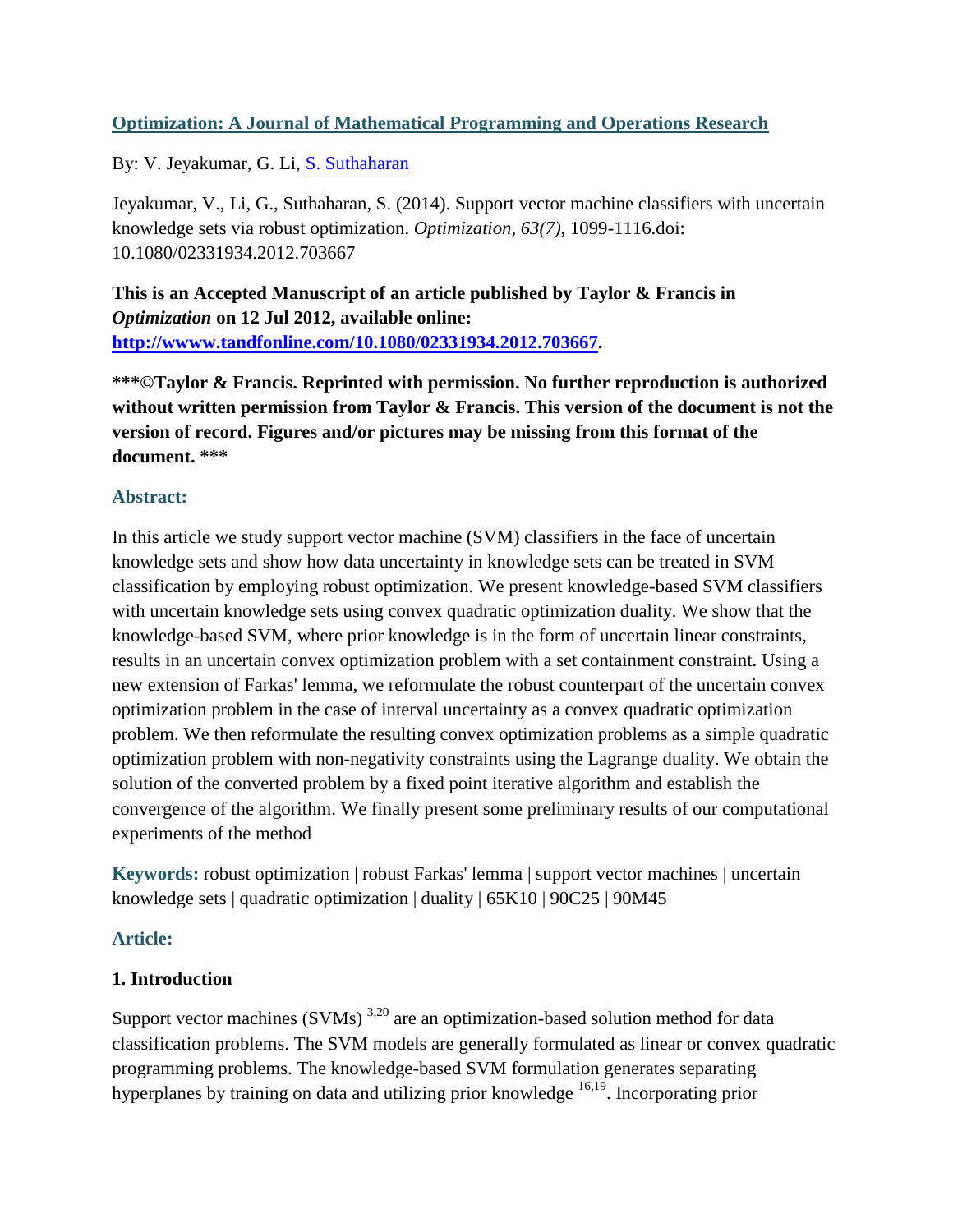knowledge into SVMs in the form of knowledge sets often improves correctness of the classifier or reduce the amount of training data needed. Knowledge-based SVM approaches have been successfully examined in many recent studies  $12-14,16$ , where knowledge sets are assumed to be known with certainty. In reality, however, they are inherently performed under uncertainty because the data inputs of prior expert knowledge, such as doctor's experience, often suffer from experimental or prediction errors. Consequently, it is of great interest to examine the ways of developing SVM classifiers that are capable of handling data uncertainty in knowledge-based classification and mining.

In this article, we study knowledge-based SVMs within the framework of robust optimization that incorporates prior knowledge in the form of uncertain linear constraints. Robust optimization  $<sup>1</sup>$  has emerged as a powerful approach for dealing with data uncertainty and it treats</sup> uncertainty as deterministic, but does not limit data values to point estimates. In this framework, one associates with the uncertain optimization problem its *robust counterpart* 2,9,11,15 where the uncertain constraints are enforced for every possible value of the data within their prescribed uncertainty sets.

Key to our approach is the reformulation of the robust counterpart of an uncertain knowledgebased SVM model as a convex quadratic optimization problem using a generalized Farkas' lemma. The reformulated problem is then simplified as a quadratic optimization problem with non-negativity constraints using the Lagrange duality. A solution of the simplified quadratic problem is then obtained by a fixed-point iterative algorithm. Our approach extends the method of simultaneous classification and feature selection of  $5,21,22$ , which recently led to the development of a screening algorithm for HIV-associated neurocognitive disorders $^4$ .

The outline of this article is a follows. Section 2 presents preliminaries on knowledge-based SVMs. Section 3 develops a generalization of the Farkas lemma to systems of uncertain linear inequalities. Section 4 formulates the robust knowledge-based SVM as a convex quadratic programming problem. Section 5 describes duality and converts the robust SVM as a simple quadratic optimization problem with non-negativity constraints. It also presents a fixed-point pseudo-algorithm and its convergence to the solution of the robust SVM. Section 6 gives preliminary results on the computational experiments of the method. Section 7 concludes with a discussion on further research.

# **2. Preliminaries on knowledge-based SVMs**

The conventional SVM problem is formulated as discriminating between *m* data points in ℝ<sup>*n*</sup>. The points are stored in an  $m \times n$  *matrix A*, with the *i*th point *a i* stored on the *i*th row of *A*. Each point is defined to be belonging to either class  $A$  or  $B$ , which is recorded along the diagonal of the diagonal matrix  $D \in \mathbb{R}^{m \times m}$ . The diagonal elements  $D_{ii} = +1$ , if the point  $a_i$  belongs to  $\mathcal{A}$ , and  $D_{ii} = -1$ , if the point belongs to  $B$ .

We discriminate between the two data sets with the hyperplane: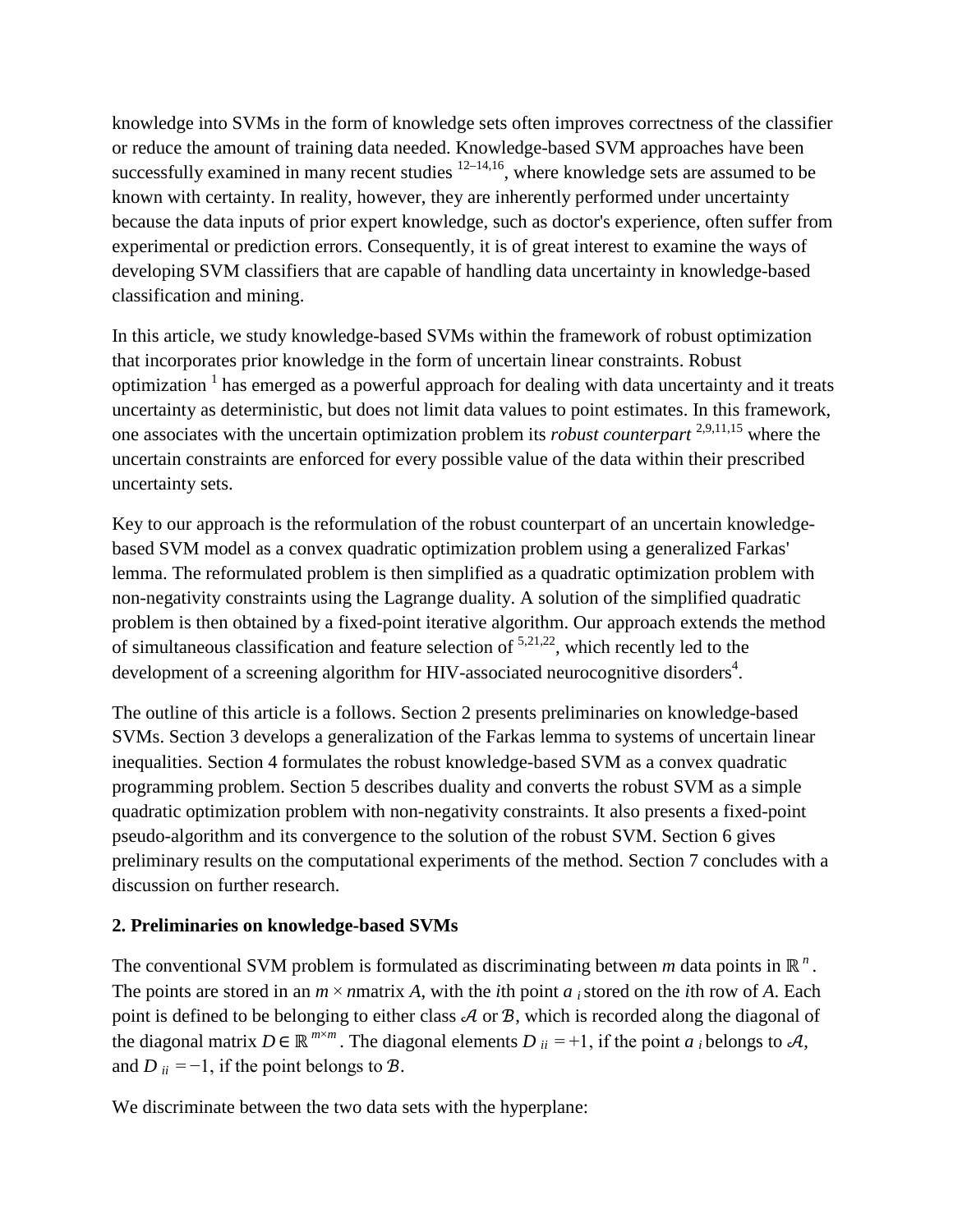$$
\{a \in \mathbb{R}^n \colon a^T w = \gamma\}
$$
 (1)

Naturally, if the convex hulls of the two sets of points are disjoint, then there exists a hyperplane such that all points are correctly classified. However, most practical problems will involve sets of points which cannot be perfectly separated using a hyperplane, so we form an optimization problem whose objective is to minimize some measure of the misclassification. Further, we introduce two parallel-bounding hyperplanes in the middle of which the separating hyperplane lies. We separate the two classes of points by these two hyperplanes, namely

$$
aTw - \gamma = +1
$$
  
\n
$$
aTw - \gamma = -1,
$$
\n(2)

which bound the classes  $A$  and  $B$ , respectively. The capacity of the classifier is the distance between the two bounding hyperplanes given by  $\frac{2}{\|\mathbf{w}\|}$ . Maximizing the capacity has been shown to increase generalization of the classifier to new data points<sup>3</sup>.

If the two groups are not linearly separable, we introduce a slack variable  $y_i \geq 0$  for each data point. Then, (2) is reformulated as

$$
a_i^T w - \gamma + y_i \ge +1, \text{ for points } a_i \text{ in class } A
$$
  

$$
a_i^T w - \gamma - y_i \le -1, \text{ for points } a_i \text{ in class } B.
$$
 (3)

We also want our separating hyperplane to generalize well to additional data points. In order to do this, we need to find the right balance between minimizing the error *y* of the classifier and maximizing the capacity of the classifier. We see that maximizing this distance is analogous to minimizing the size  $l(w)$  of w, the normal of the separating hyperplane. This is performed in the following formulation  $20$ :

(SVM) 
$$
\min_{w,y,y} l(w) + \mu e^{T} y
$$
  
s.t.  $D(Aw - ey) + y \ge e, y \ge 0,$ 

where  $\mu$  is a weighting parameter and  $w \in \mathbb{R}^n$ ,  $\gamma \in \mathbb{R}$ ,  $y \in \mathbb{R}^m$  and  $e \in \mathbb{R}^m$  is a vector of ones. When  $l(w) = ||w||_2^2 = w^T w$ , (SVM) reduces to a quadratic program. In the case where  $l(w) = ||w||_1 = \sum_{i=1}^{n} |w_i|$  the above formulation is equivalent to the following linear program:

 $\min_{w,y,y,t} e^T t + \mu e^T y$  $(SVM<sub>1</sub>)$ s.t.  $D(Aw - ey) + y \ge e, y \ge 0$ ,  $t > w > -t$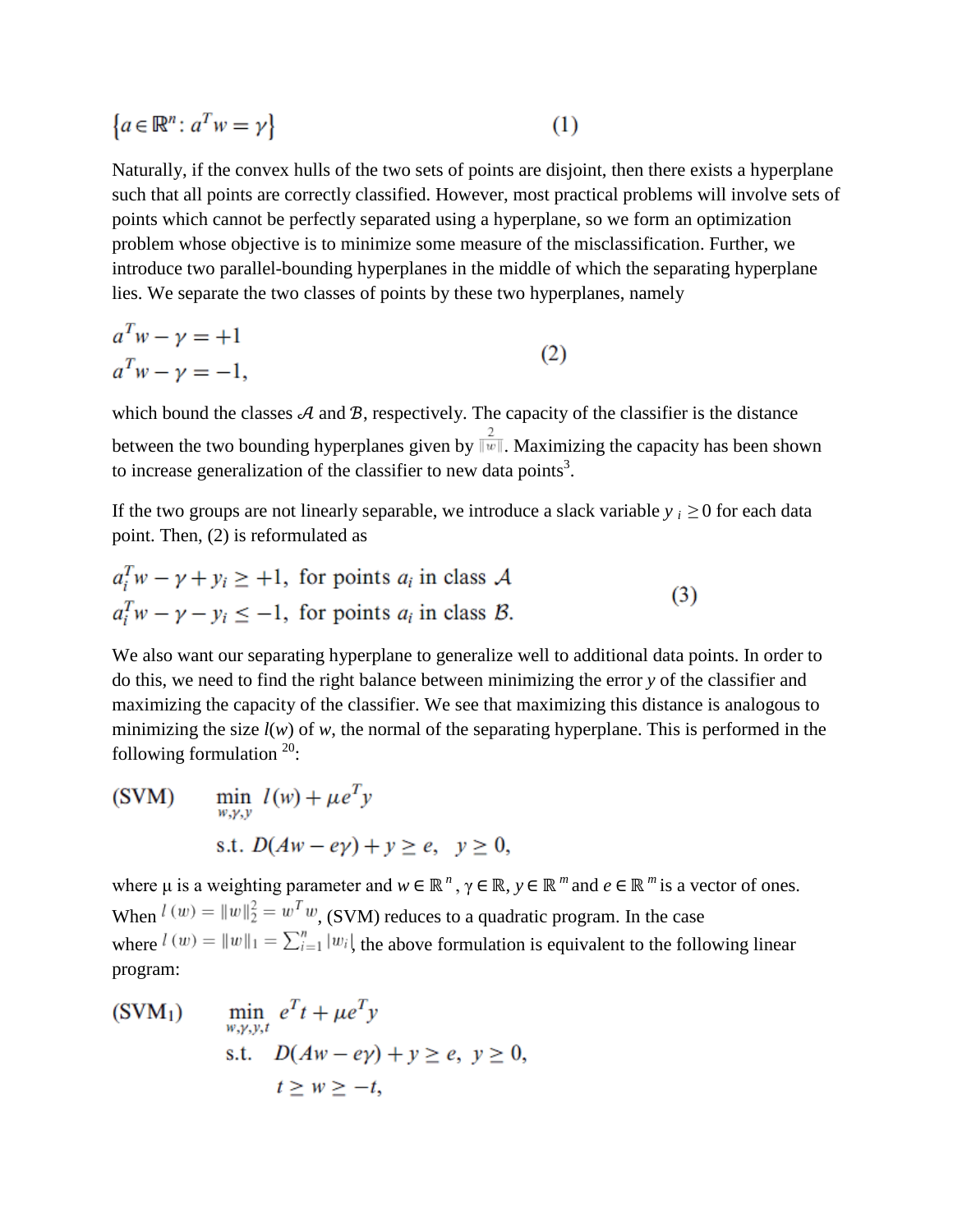where  $w, t \in \mathbb{R}^n$ ,  $\gamma \in \mathbb{R}$ ,  $y \in \mathbb{R}^m$ . When  $l(w) := \frac{\lambda_1}{2} ||w||_2^2 + \lambda_2 ||w||_1$ , the model (SVM) becomes the doubly regularized  $\text{SVM}^{21}$ :

$$
\begin{aligned} \text{(KBP)} \qquad & \min_{w, \gamma, y} \frac{\lambda_1}{2} \|w\|_2^2 + \lambda_2 \|w\|_1 + \mu e^T y \\ & \text{s.t.} \quad D(Aw - e\gamma) + y \ge e, \quad y \ge 0. \end{aligned}
$$

Assume that we now have prior information in the form of a knowledge set, determined by the inequalities  $h_i^T z \leq d_i$ ,  $i = 1, 2, ..., k$ , where  $h_i$  's and  $d_i$  's are uncertain and they belong to the interval uncertainty set, i.e.  $(h_i, d_i) \in [\underline{h}_i, \overline{h}_i] \times [\underline{d}_i, \overline{d}_i]$ 

,  $\underline{h}_i$ ,  $\overline{h}_i \in \mathbb{R}^n$  with  $\underline{h}_i < \overline{h}_i$  and  $\underline{d}_i$ ,  $\overline{d}_i \in \mathbb{R}$  with  $\underline{d}_i \leq \overline{d}_i$ , for  $i = 0, 1, ..., k$ . We further assume that the knowledge set belongs to class  $A$  (Figure 1).



**Figure 1.** The two bounding planes which define the separating plane with a margin of  $\frac{2}{\|w\|_2}$  for groups  $A$  and  $B$ . Knowledge sets for classes  $A$  and  $B$  are regions inside the uncertain polyhedral sets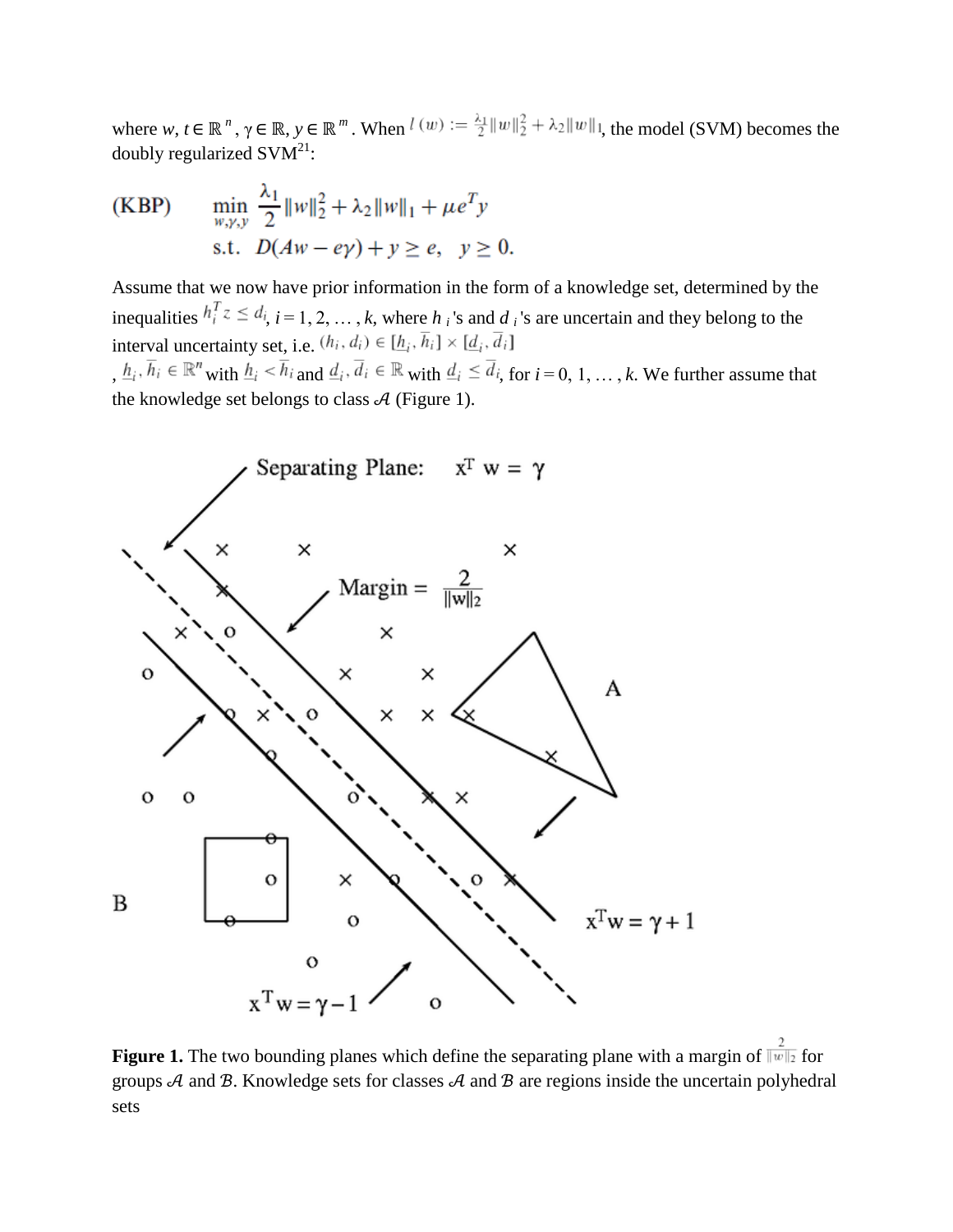In other words, the uncertain knowledge set  $\{z \in \mathbb{R}^n : h_i^T z \le d_i, i = 1, 2, ..., k\}$  lies on class  $\mathcal{A}$ 's side of the bounding hyperplane  $w^T z = \gamma + 1$ . This is performed in the following knowledgebased SVM model under data uncertainty <sup>6,16</sup>:

(KBP) 
$$
\min_{w,y,y} l(w) + \mu e^T y
$$
  
s.t.  $D(Aw - ey) + y \ge e, y \ge 0$   
 $\{z \in \mathbb{R}^n \mid h_i^T z \le d_i, i = 1, 2, ..., k\} \subset \{z \in \mathbb{R}^n : w^T z \ge \gamma + 1\},\$ 

where  $h_i \in \mathbb{R}^n$  and  $d_i \in \mathbb{R}^n$  are uncertain for  $i = 1, 2, ..., k$ . In particular, when  $l(w) := \frac{\lambda_1}{2} ||w||_2^2 + \lambda_2 ||w||_1$ , (KBP) reduces to the doubly regularized knowledge-based SVM under uncertainty:

$$
\min_{w,y,y} \frac{\lambda_1}{2} ||w||_2^2 + \lambda_2 ||w||_1 + \mu e^T y
$$
\ns.t.

\n
$$
D(Aw - e\gamma) + y \ge e, \quad y \ge 0
$$
\n
$$
\{z \in \mathbb{R}^n \mid h_i^T z \le d_i, \ i = 1, 2, \dots, k\} \subset \{z \in \mathbb{R}^n \colon \ w^T z \ge \gamma + 1\},
$$

where  $h_i \in \mathbb{R}^n$  and  $d_i \in \mathbb{R}^n$  are uncertain for  $i = 1, 2, ..., k$ .

Following robust optimization approach, the robust counterpart 1 of the doubly regularized knowledge-based SVM under uncertainty is a deterministic optimization problem, given by

$$
\min_{w,y,y} \frac{\lambda_1}{2} ||w||_2^2 + \lambda_2 ||w||_1 + \mu e^T y
$$
  
s.t.  $D(Aw - e\gamma) + y \ge e, y \ge 0$   

$$
\forall (h_i, d_i) \in [\underline{h}_i, \overline{h}_i] \times [\underline{d}_i, \overline{d}_i], \{z \in \mathbb{R}^n | h_i^T z \le d_i, i = 1, 2, ..., k\} \subseteq \{z \in \mathbb{R}^n : w^T z \ge \gamma + 1\}.
$$

In the next section, we derive an extension of Farkas' lemma that enables us to convert the above robust counterpart as a convex quadratic program.

**Table 1. Performance of the algorithms for three public datasets.**

| Data set $(m x n)$      | Training  | Formulation | Testing  | % No. of selected |
|-------------------------|-----------|-------------|----------|-------------------|
|                         | accuracy  |             | accuracy | features          |
| PID $(768 \times 9)$    | RK-pq-SVM | 0.7802      | 0.7781   | 0.4675            |
|                         | pq-SVM    | 0.7789      | 0.7766   | 0.4750            |
|                         | L-SVM     | 0.7711      | 0.7727   | 0.4500            |
| WDBC (569 x 30)         | RK-pq-SVM | 0.9857      | 0.9830   | 0.7100            |
|                         | pq-SVM    | 0.9825      | 0.9821   | 0.7133            |
|                         | L-SVM     | 0.9849      | 0.9821   | 0.7267            |
| Correlated data (100 x) | RK-pq-SVM | 0.8500      | 0.8456   | 0.4700            |
| 10)                     |           |             |          |                   |
|                         | pq-SVM    | 0.8411      | 0.8400   | 0.6600            |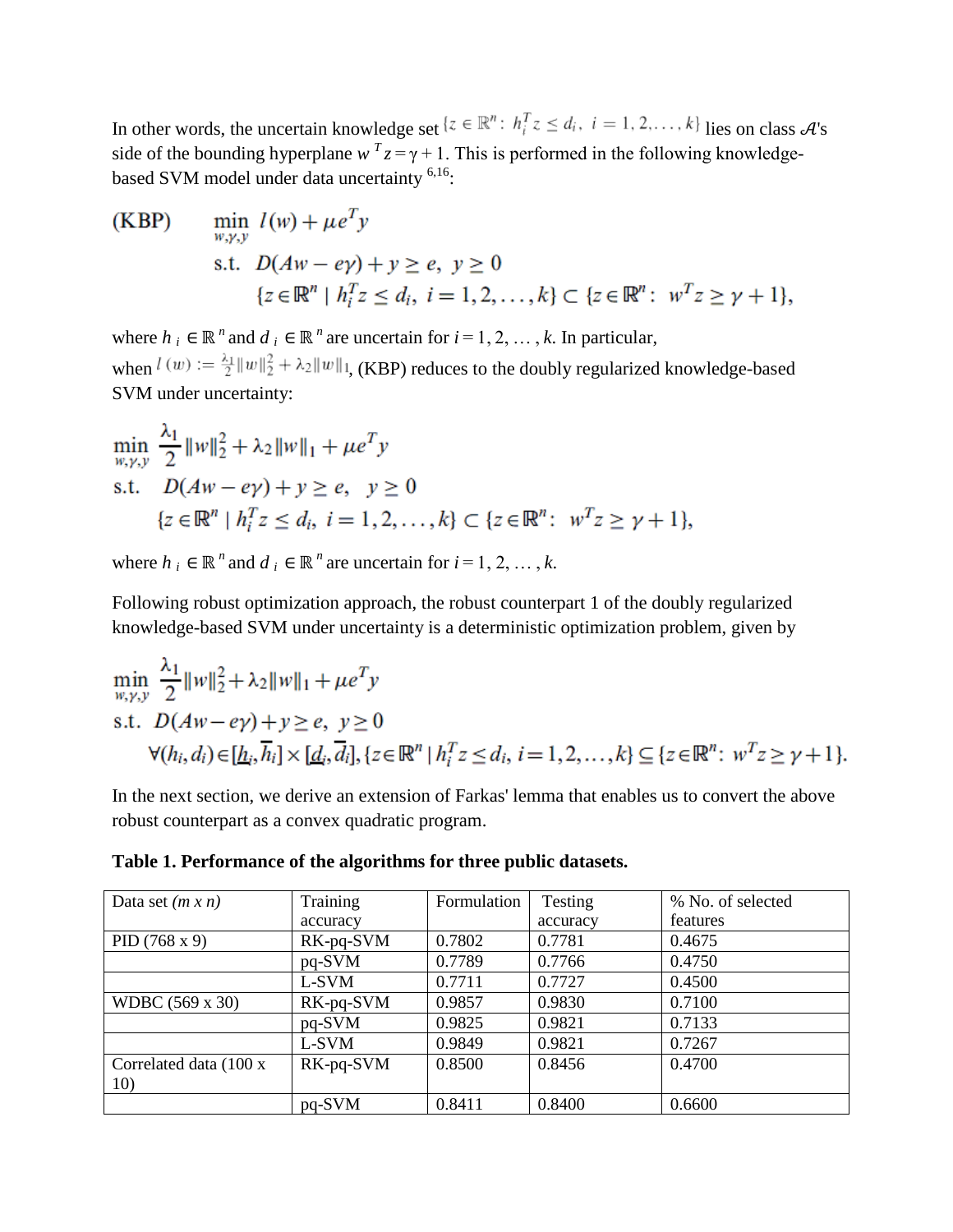#### **3. Robust Farkas' lemma**

In this section, we establish an extension of Farkas' lemma 7 to systems involving uncertain linear inequalities with the weighted norm uncertainty. The generalized Farkas' lemma plays a key role in reformulating the doubly regularized knowledge-based SVM with an uncertain knowledge set as a convex quadratic program.

To do this, let us first recall that the usual *p*-norm of  $x = (x_1, \ldots, x_n)^T \in \mathbb{R}^n$ ,  $p \ge 1$ , defined by

$$
||x||_p = \begin{cases} \left(\sum_{j=1}^n |x_j|^p\right)^{\frac{1}{p}}, & \text{if } p \in [1, +\infty),\\ \max_{1 \le j \le n} \{|x_j|\}, & \text{if } p = +\infty. \end{cases}
$$

The corresponding dual *p*-norm of *x* is given by  $||x||_p^* := \sup_{||a||_p = 1} a^T x = ||x||_{p^*}$ , where  $p^*$ satisfies  $\frac{1}{p} + \frac{1}{p^*} = 1$ . More generally, for a  $w = (w_1, \ldots, w_n)^T \in \mathbb{R}^n$  with  $w_j > 0$ , the weighted *p*norm of  $x$  is given by

$$
||x||_{w,p} = \begin{cases} \left(\sum_{j=1}^{n} w_j |x_j|^p\right)^{\frac{1}{p}}, & \text{if } p \in [1, +\infty),\\ \max_{1 \le j \le n} \{w_j |x_j|\}, & \text{if } p = +\infty, \end{cases}
$$

and the corresponding dual-weighted *p*-norm of *x* is given by  $||x||_{w,p}^* := \sup_{||a||_{w,p}=1} a^T x = ||Dx||_{p^*}$ , where

$$
D = \begin{cases} \text{diag}\left(w_1^{-\frac{1}{p}}, \dots, w_n^{-\frac{1}{p}}\right), & \text{if } p \in (1, +\infty), \\ \text{diag}(w_1^{-1}, \dots, w_n^{-1}), & \text{if } p = \infty. \end{cases}
$$

We now present a robust version of the Farkas lemma under the weighted *p*-norm uncertainty.

#### **Theorem 3.1 (Robust Farkas' lemma)**

*Let*  $p \in \mathbb{R}, p \ge 1$ . *Let*  $w_i = (w_i^1, \ldots, w_i^n)^T \in \mathbb{R}^n$ ,  $i = 1, \ldots, k$  with  $w_i^j > 0$ ,  $c \in \mathbb{R}^n$  and  $r \in \mathbb{R}$ . *Define*  $\mathcal{U}_i = \{a_i : ||a_i - \hat{a}_i||_{w_i, p} \leq \epsilon_i\}$  and  $\mathcal{V}_i = \{\beta_i : |\beta_i - \hat{\beta}_i| \leq \delta_i\}$ , where  $\hat{a}_i \in \mathbb{R}^n$ ,  $\hat{\beta}_i \in \mathbb{R}$ .  $\varepsilon_i$ ,  $\delta_i \in \mathbb{R}$  *for i* = 0, 1, ..., *k*. Suppose that one of the following two conditions holds: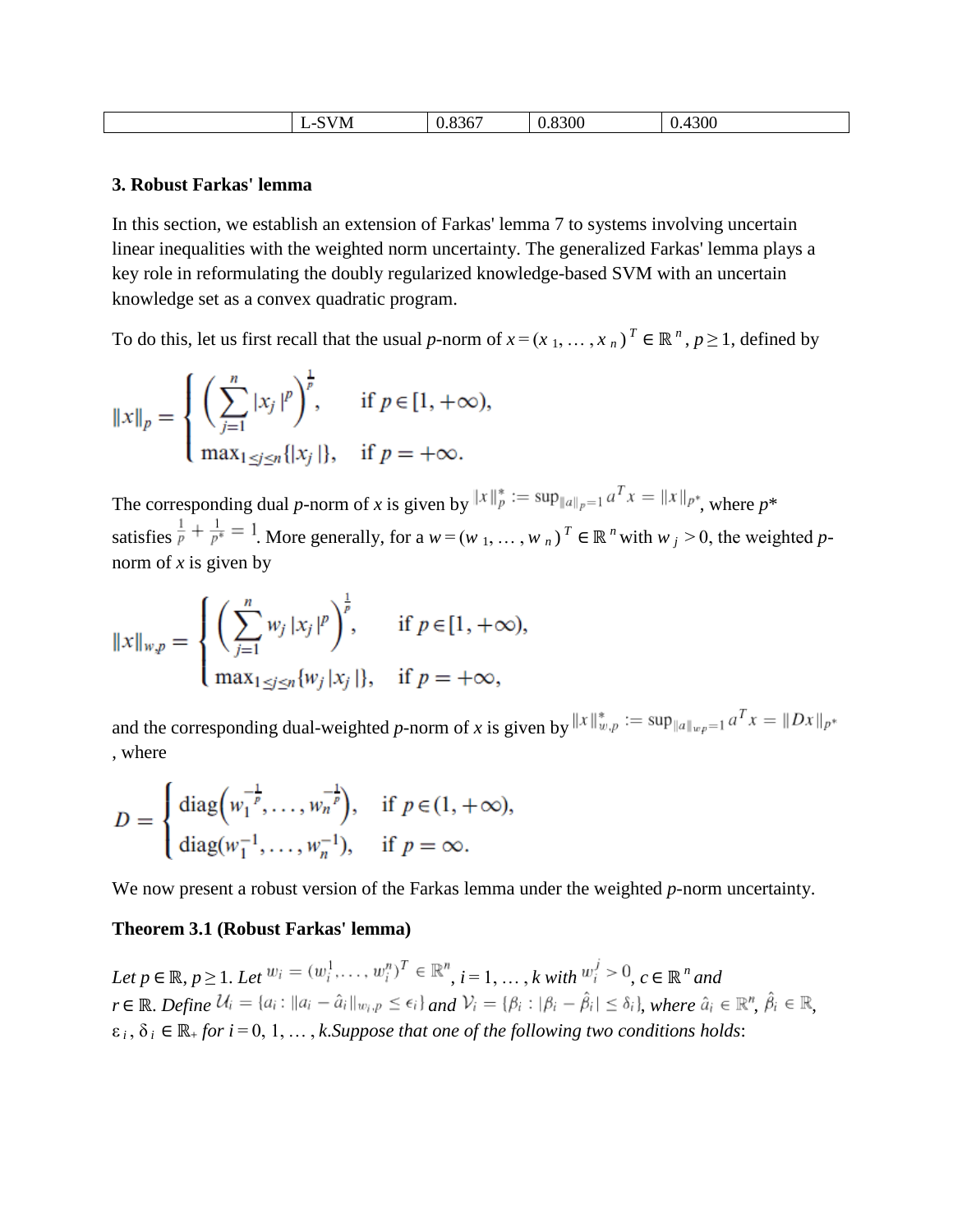- 1.  $p=1 \text{ or } p=+\infty$
- 2.  $p \in (1, +\infty)$  *and there exists*  $x_0 \in \mathbb{R}^n$  *such that*  $a_i^T x_0 \leq \beta_i$ , for all  $(a_i, \beta_i) \in \mathcal{U}_i \times \mathcal{V}_i$ .

*Then*, *the following statements are equivalent*:

i.  $\forall (a_i, \beta_i) \in \mathcal{U}_i \times \mathcal{V}_i, a_i^T x \leq \beta_i, i = 1, ..., k \Rightarrow c^T x \geq r$ 

$$
\begin{aligned}\n\text{ii} \quad & (\exists \lambda \in \mathbb{R}_+^k, u_i \in \mathbb{R}^n \text{ with } \|u_i\|_p \le 1) \\
& (c + \sum_{i=1}^k \lambda_i \hat{a}_i) + \sum_{i=1}^k \lambda_i \epsilon_i D_i u_i = 0 \text{ and } r + \sum_{i=1}^k \lambda_i (\hat{\beta}_i - \delta_i) \le 0.\n\end{aligned}
$$

**Proof**  $[(i) \Rightarrow (ii)]$ 

Define  $g_i(x) = \sup_{(a_i, \beta_i) \in \mathcal{U}_i \times \mathcal{V}_i} \{a_i^T x - \beta_i\}$ ,  $i = 1, \dots, k$ . Then,

$$
g_i(x) = \sup \{a_i^T x - \beta_i : a_i = \hat{a}_i + u_i, \|u_i\|_{w_{i},p} \le \epsilon_i, \ \hat{\beta}_i - \delta_i \le \hat{\beta}_i - \delta_i\}
$$
  
=  $\hat{a}_i^T x + \epsilon_i \|x\|_{w_{i},p}^* - (\hat{\beta}_i - \delta_i)$   
=  $\hat{a}_i^T x + \epsilon_i \|D_i x\|_{p^*} - (\hat{\beta}_i - \delta_i).$ 

Then, (i) can be equivalently rewritten as

$$
g_i(x) \le 0, \quad i = 1, \dots, k \Rightarrow c^T x - r \ge 0.
$$

If the assumption (1) holds, then each  $g_i$  is a polyhedral function. On the other hand, if the assumption (2) holds, then the Slater condition (i.e. {*x*:  $g_i(x) < 0$ ,  $i = 1, ..., k$ }  $\neq \emptyset$ ) is verified. In both cases, the classical Farkas' lemma shows us that there exists a  $\lambda_i \geq 0$  such that

$$
(c^T x - r) + \sum_{i=1}^k \lambda_i g_i(x) \ge 0, \quad \forall x \in \mathbb{R}^n.
$$

This implies that

$$
\left(c+\sum_{i=1}^k\lambda_i\hat{a}_i\right)^Tx+\sum_{i=1}^k\lambda_i\epsilon_i\|D_ix\|_{p^*}\geq 0, \quad \forall x\in\mathbb{R}^n \text{ and } -r-\sum_{i=1}^k\lambda_i\big(\hat{\beta}_i-\delta_i\big)\geq 0.
$$

The first condition is equivalent to the inclusion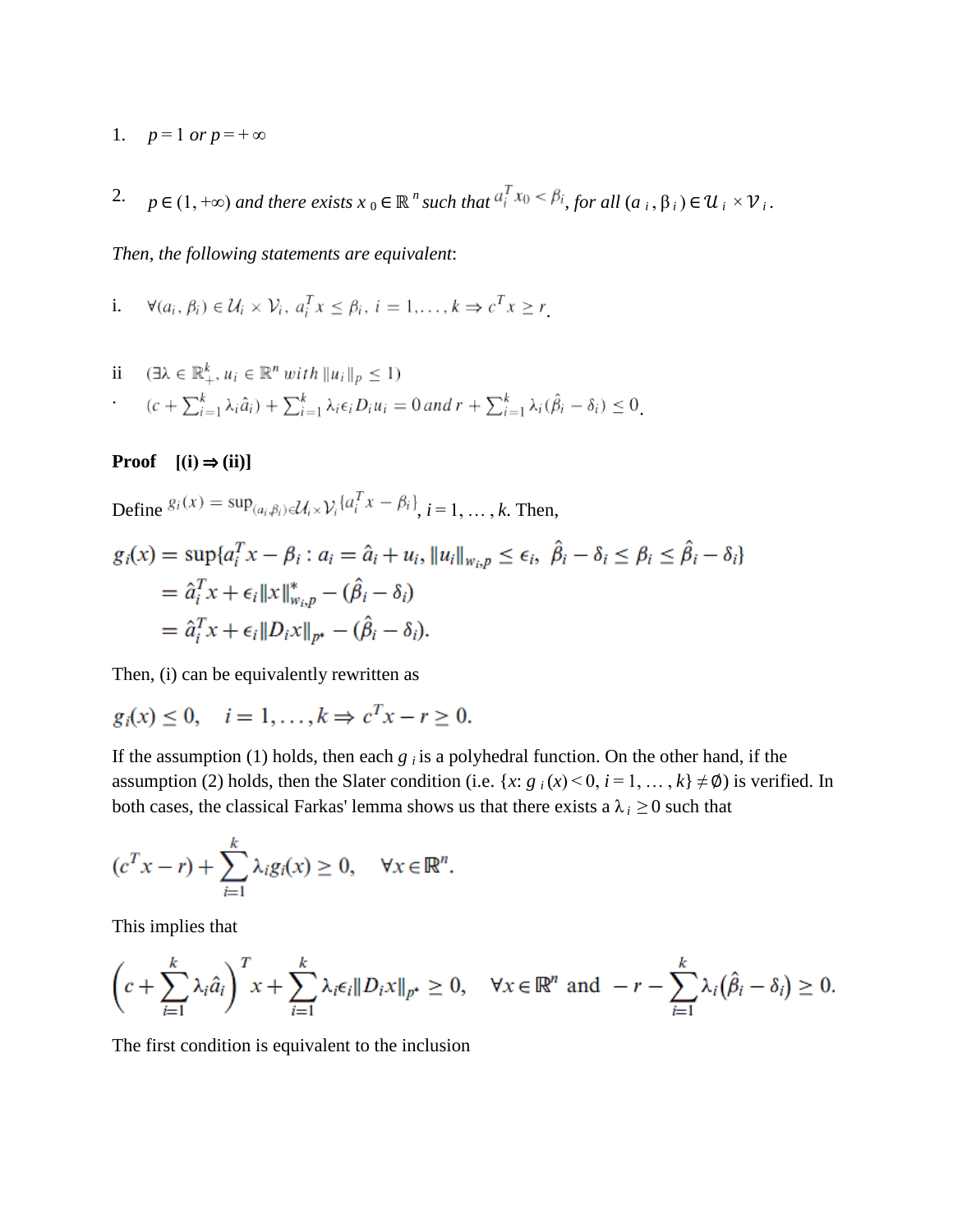$$
0 \in \left(c + \sum_{i=1}^k \lambda_i \hat{a}_i\right) + \sum_{i=1}^k \lambda_i \epsilon_i D_i \partial (\|\cdot\|_{p^*})(0),
$$

where  $\partial$  is the standard convex subdifferential <sup>18</sup>. This means that (due to the fact that  $\partial (\|\cdot\|_{p^*})(0) = \{x : ||x||_p \le 1\}$  there exists a  $u_i \in \mathbb{R}^n$  with  $||u_i||_p \le 1$  such that

$$
\left(c+\sum_{i=1}^k\lambda_i\hat{a}_i\right)+\sum_{i=1}^k\lambda_i\epsilon_iD_iu_i=0.
$$

Thus, statement (ii) holds.

 $[(ii) \Rightarrow (i)]$  Take  $x \in \mathbb{R}^n$  such that  $a_i^T x \leq \beta_i$ ,  $i = 1, ..., k$ ,  $\forall (a_i, \beta_i) \in \mathcal{U}_i \times \mathcal{V}_i$ . Then,  $\hat{a}_i^T x + \epsilon_i \|D_i x\|_{p^*} - (\hat{\beta}_i - \delta_i) = g_i(x) \leq 0, \quad i = 1, ..., k.$ 

This together with statement (ii) implies that

$$
c^{T}x - r \geq c^{T}x - r + \sum_{i=1}^{k} \lambda_{i} (\hat{a}_{i}^{T}x + \epsilon_{i} \|D_{i}x\|_{p^{*}} - (\hat{\beta}_{i} - \delta_{i}))
$$
  
=  $\left(c + \sum_{i=1}^{k} \lambda_{i} \hat{a}_{i}\right)^{T}x + \left(\sum_{i=1}^{k} \lambda_{i} \epsilon_{i} \|D_{i}x\|_{p^{*}}\right) - \left(r + \sum_{i=1}^{k} \lambda_{i} (\hat{\beta}_{i} - \delta_{i})\right)$   
=  $-\sum_{i=1}^{k} \lambda_{i} \epsilon_{i} D_{i} u_{i}^{T}x + \left(\sum_{i=1}^{k} \lambda_{i} \epsilon_{i} \|D_{i}x\|_{p^{*}}\right) - \left(r + \sum_{i=1}^{k} \lambda_{i} (\hat{\beta}_{i} - \delta_{i})\right)$   
=  $\sum_{i=1}^{k} \lambda_{i} \epsilon_{i} (\|D_{i}x\|_{p^{*}} - u_{i}^{T} D_{i}x) - \left(r + \sum_{i=1}^{k} \lambda_{i} (\hat{\beta}_{i} - \delta_{i})\right) \geq 0.$ 

Thus, statement (i) holds.

#### **Remark 3.1**

It should be noted that, in the special case of  $p = +\infty$ ,  $\varepsilon_i = 0$  and  $\delta_i = 0$ ,  $i = 1, \dots, k$ , Theorem 3.1 reduces to the celebrated Farkas lemma (cf. 7). Various extensions of the Farkas lemma can be found in  $8,10$ .

We now examine the robust Farkas lemma of Theorem 3.1 in the case of interval uncertainty. This case will enable us to reformulate the knowledge-based SVM with uncertain knowledge sets as a standard quadratic program in the next section. Moreover, the interval uncertainty is the simplest and most commonly used uncertainty in robust optimization  $<sup>1</sup>$ .</sup>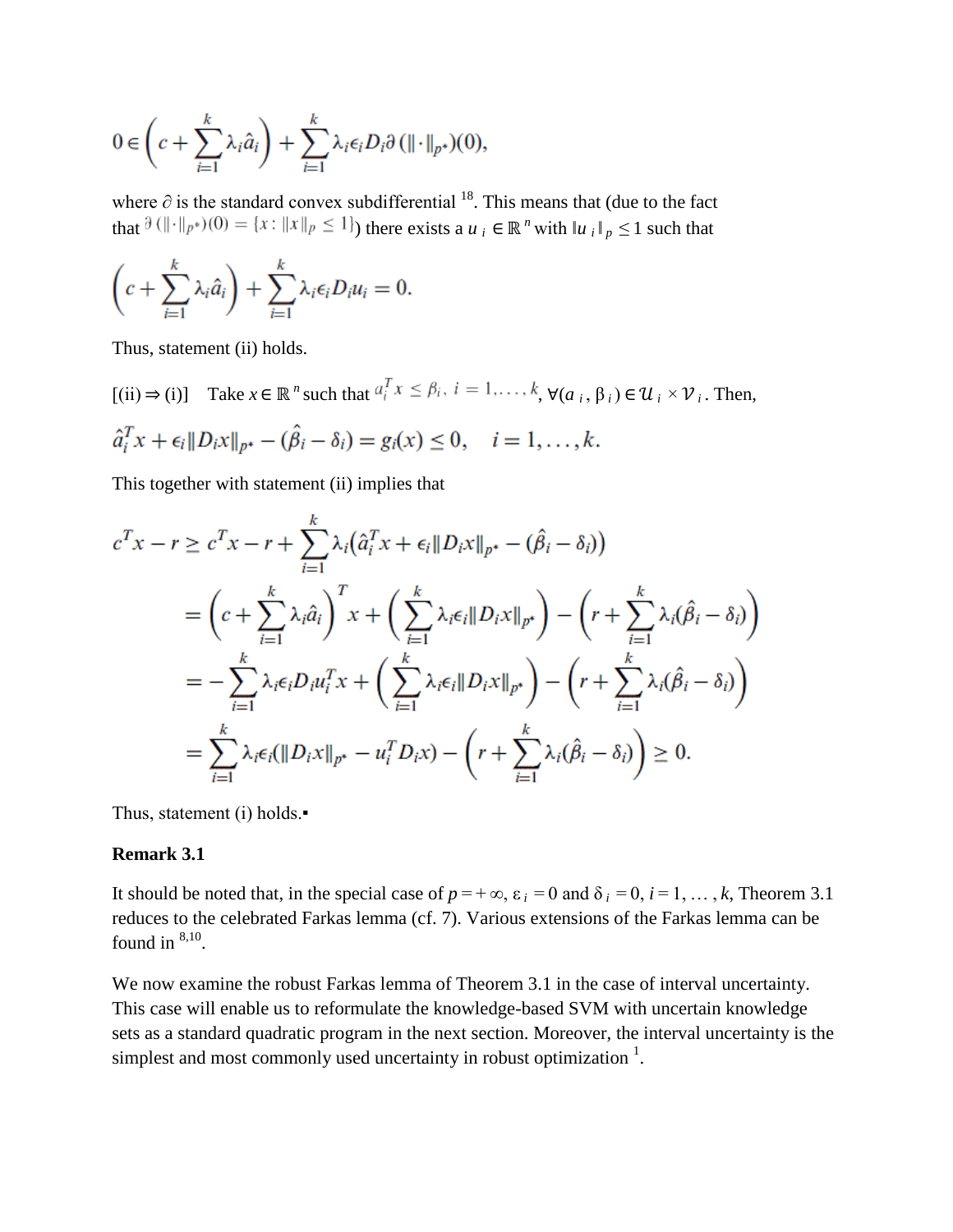We see that the interval uncertainty case can be obtained as a special case of the weighted ∞ norm uncertainty. To see this, consider  $\underline{h} = (\underline{h}^1, \dots, \underline{h}^n)^T \in \mathbb{R}^n$ ,  $\overline{h} = (\overline{h}^1, \dots, \overline{h}^n)^T \in \mathbb{R}^n$  $\overline{h} = (\overline{h}^1, \dots, \overline{h}^n)^T \in \mathbb{R}^n$  with  $\underline{h} < \overline{h}$ . Let  $\epsilon = \max_{1 \leq j \leq n} \{ h^j - \underline{h}^j \} > 0$ . Let  $w = (w^1, \dots, w^n)$ with  $w^{j} = \frac{2\epsilon}{\bar{h}^{j} - \bar{h}^{j}} > 0$ ,  $\hat{h} = \frac{\bar{h} + \bar{h}}{2}$ . Then, we obtain

$$
[\underline{h}, \overline{h}] = \left\{ (h^1, \dots, h^n) : \max_{1 \le j \le n} w^j | h^j - \hat{h}^j | \le \epsilon \right\} = \left\{ h : \| h - \hat{h} \|_{w, p} \le \epsilon \right\}
$$

#### **Proposition 3.1**

*Let*  $h_i$ ,  $\overline{h}_i \in \mathbb{R}^n$  with  $h_i \leq \overline{h}_i$  and  $\underline{d}_i$ ,  $\overline{d}_i \in \mathbb{R}$  with  $\underline{d}_i \leq \overline{d}_i$ , for  $i = 0, 1, ..., k$ . Then, the following *statements are equivalent*:

i. 
$$
h_i^T x \le d_i, \forall (h_i, d_i) \in [\underline{h}_i, \overline{h}_i] \times [\underline{d}_i, \overline{d}_i], i = 1, ..., k \Rightarrow w^T x \ge r.
$$

 $(\exists \lambda \in \mathbb{R}^k_+) w + \sum_{i=1}^k \lambda_i \overline{h}_i \geq 0, w + \sum_{i=1}^k \lambda_i \underline{h}_i \leq 0$  and  $r + \sum_{i=1}^k \lambda_i \underline{d}_i \leq 0$ . ii.

#### **Proof**

▪

Let  $p = +\infty$ ,  $\epsilon_i = \max_{1 \le j \le n} {\{\overline{h}_i^j - \underline{h}_i^j\}} > 0$ . Let  $w_i = (w_i^1, \dots, w_i^n)$  with  $w_i^j = \frac{2\epsilon_i}{\overline{h}_i^j - \underline{h}_i^j} > 0$ .  $\hat{h}_i = \frac{\overline{h}_i + \overline{h}_i}{2}$ Then, we have  $[h, \overline{h}] = \{h : ||h - \hat{h}||_{w_i, p} \le \epsilon_i\}$ . So, Theorem 3.1 shows us that there exist  $a \lambda \in \mathbb{R}^k_+$ ,  $u_i \in \mathbb{R}^n$  with  $||u_i||_{\infty} \leq 1$ such that  $w + \sum_{i=1}^{k} \lambda_i \hat{h}_i + \sum_{i=1}^{k} \lambda_i \epsilon_i D_i u_i = 0$  and  $r + \sum_{i=1}^{k} \lambda_i \underline{d}_i \leq 0$ , where  $D_i = \text{diag}((w_i^1)^{-1}, \dots, (w_i^n)^{-1})$  Note that

$$
\epsilon_i D_i = \text{diag}\bigg(\frac{\overline{h}_i^1 - \underline{h}_i^1}{2}, \dots, \frac{\overline{h}_i^n - \underline{h}_i^n}{2}\bigg).
$$

So, the first condition can be equivalently rewritten as

$$
||u_i||_{\infty} \le 1
$$
 and  $w + \sum_{i=1}^{k} \lambda_i \left( \frac{\underline{h}_i + \overline{h}_i}{2} + \text{diag}\left( \frac{\overline{h}_i^1 - \underline{h}_i^1}{2}, \dots, \frac{\overline{h}_i^n - \underline{h}_i^n}{2} \right) u_i \right) = 0.$ 

This is, in turn, equivalent to

$$
w + \sum_{i=1}^{k} \lambda_i \overline{h}_i \ge 0 \quad \text{and} \quad w + \sum_{i=1}^{k} \lambda_i \underline{h}_i \le 0.
$$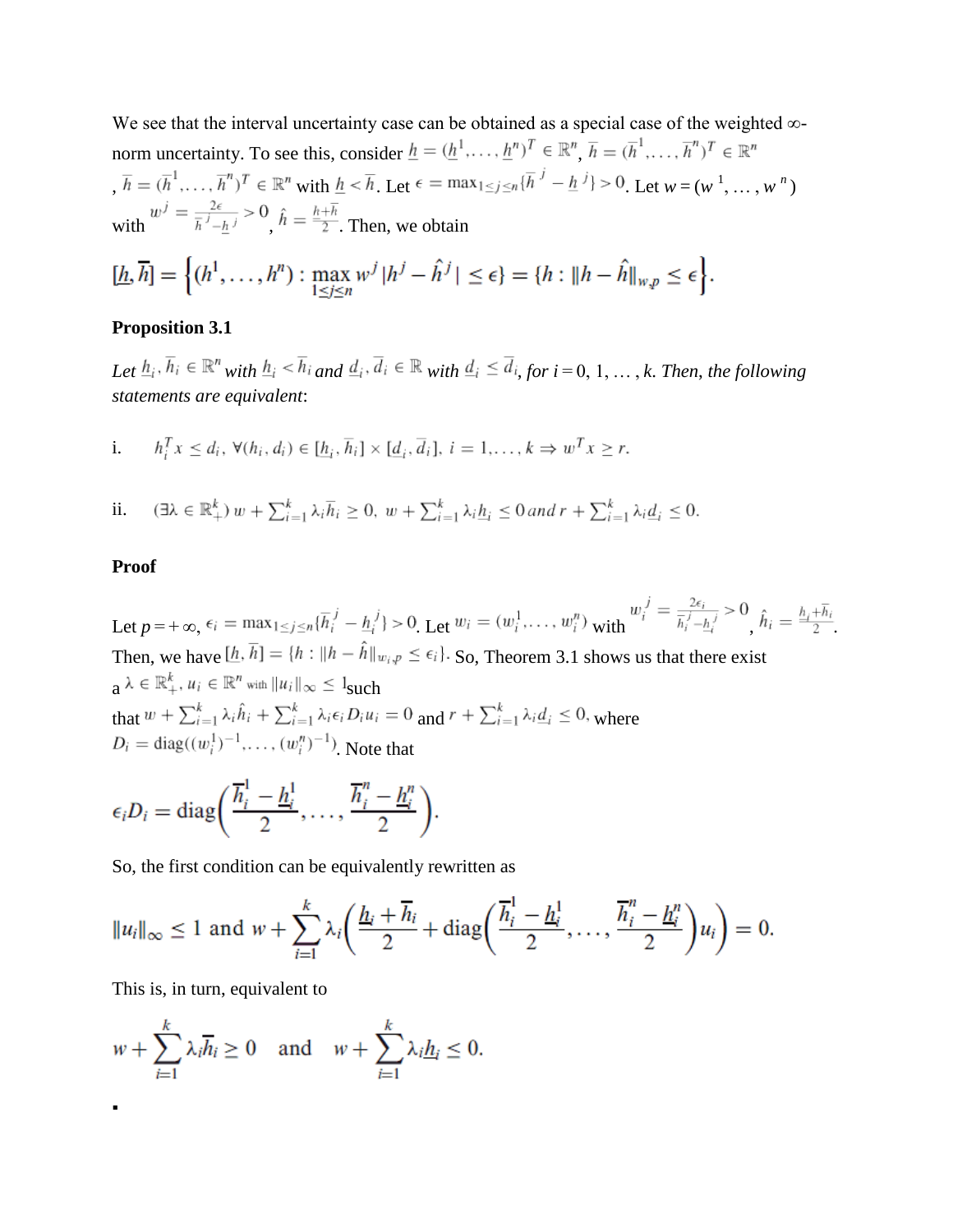### **4. Knowledge-based SVMs under uncertainty**

In this section, we use Proposition 3.1 to derive an equivalent quadratic program for the uncertain (KBP) with the interval knowledge data uncertainty, extending the recent doubly regularized SVM model 4,5.

Let  $\{z \in \mathbb{R}^n | h_i^T z \le d_i, i = 1, 2, ..., k\}$  be our uncertain knowledge set for points in class A. We would like the robust counterpart of the knowledge set to be in the region  $w^T z \ge \gamma + 1$ . Thus, our robust counterpart of the set containment constraint in (KBP) is

$$
\forall (h_i, d_i) \in [\underline{h}_i, \overline{h}_i] \times [\underline{d}_i, \overline{d}_i], \ \{x : h_i^T z \le d_i, i = 1, \dots, k\} \subseteq \{w^T z \ge \gamma + 1\}.
$$
 (4)

Now Proposition 3.1 shows that

$$
\forall (h_i, d_i) \in [\underline{h}_i, \overline{h}_i] \times [\underline{d}_i, \overline{d}_i], \{z : h_i^T z \le d_i, i = 1, \dots, k\} \subseteq \{w^T z \ge \gamma + 1\}
$$
  

$$
\Leftrightarrow \exists u_i \ge 0 \text{ s.t.} \begin{cases} w + \sum_{i=1}^k u_i \underline{h}_i \le 0, \\ w + \sum_{i=1}^k u_i \overline{h}_i \ge 0, \\ \gamma + 1 + \sum_{i=1}^k u_i \underline{d}_i \le 0. \end{cases}
$$
(5)

Incorporating these constraints into the doubly regularized SVM formulation, we obtain the following robust knowledge-based doubly regularized SVM problem:

$$
\min_{(w,\xi,\gamma,u_i)\in\mathbb{R}^n\times\mathbb{R}^m\times\mathbb{R}^k} \frac{\frac{\lambda_1}{2}||w||_2^2 + \lambda_2||w||_1 + e_m^T\xi}{2||w||_2^2 + \lambda_2||w||_1 + \xi_m^T\xi}
$$
\n
$$
-w - \sum_{i=1}^k u_i \underline{h}_i \ge 0,
$$
\n
$$
s.t. \quad w + \sum_{i=1}^k u_i \overline{h}_i \ge 0,
$$
\n
$$
-(\gamma + 1) - \sum_{i=1}^k u_i \underline{d}_i \ge 0,
$$
\n
$$
\xi \ge 0, u_i \ge 0, i = 1, ..., k.
$$

Adding slack variables  $\zeta_1, \zeta_2 \in \mathbb{R}^n_+$  and  $\beta > 0$  and minimizing their  $L_1$  norm, the model becomes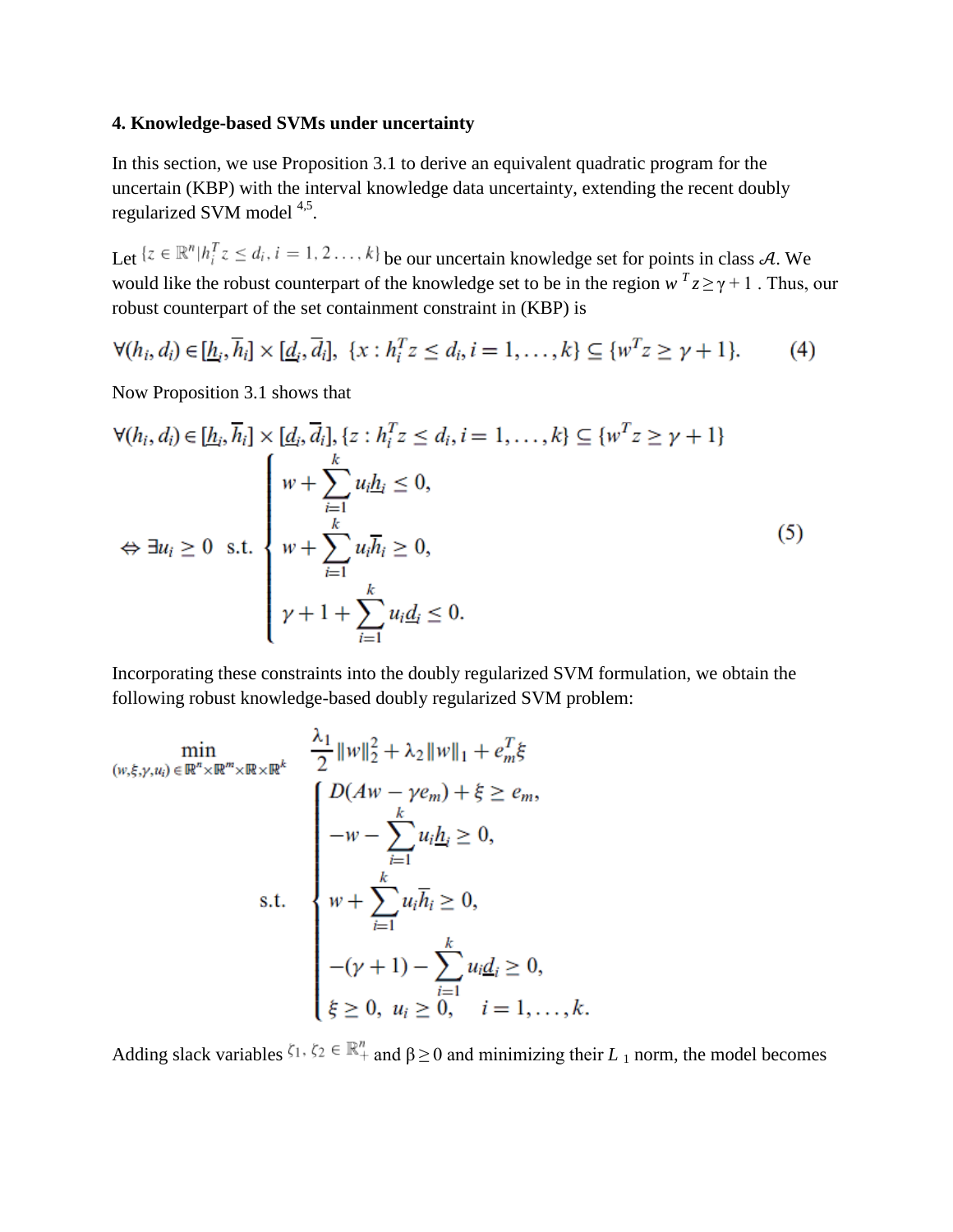$$
(P_0) \min_{(w,\xi,\gamma,u_i) \in \mathbb{R}^n \times \mathbb{R}^m \times \mathbb{R} \times \mathbb{R}} \frac{\lambda_1}{2} \|w\|_2^2 + \lambda_2 \|w\|_1 + e_m^T \xi + e_n^T (\zeta_1 + \zeta_2) + \beta
$$
  
\n
$$
D(Aw - \gamma e_m) + \xi \ge e_m,
$$
  
\n
$$
-w - \sum_{i=1}^k u_i \underline{h}_i + \zeta_1 \ge 0,
$$
  
\n
$$
w + \sum_{i=1}^k u_i \overline{h}_i + \zeta_2 \ge 0,
$$
  
\n
$$
-(\gamma + 1) - \sum_{i=1}^k u_i \underline{d}_i + \beta \ge 0,
$$
  
\n
$$
\xi \ge 0, \zeta_1, \zeta_2 \ge 0, \beta \ge 0,
$$
  
\n
$$
u_i \ge 0, \qquad i = 1, ..., k.
$$

We see that in the absence of knowledge sets in (*P* 0), where  $w = 0$  and  $\gamma = -1$ , our robust knowledge-based doubly-regularized SVM problem reduces to

$$
\min_{(w,\xi,\gamma,u_i)\in\mathbb{R}^n\times\mathbb{R}^m\times\mathbb{R}\times\mathbb{R}}\n\frac{\lambda_1}{2}||w||_2^2 + \lambda_2||w||_1 + e_m^T\xi + e_n^T(\zeta_1 + \zeta_2) + \beta
$$
\n
$$
D(Aw - \gamma e_m) + \xi \ge e_m,
$$
\n
$$
-\sum_{i=1}^k u_i h_i + \zeta_1 \ge 0,
$$
\n
$$
\sum_{i=1}^k u_i \overline{h}_i + \zeta_2 \ge 0,
$$
\n
$$
-\sum_{i=1}^k u_i d_i + \beta \ge 0,
$$
\n
$$
\xi \ge 0, \zeta_1, \zeta_2 \ge 0, \beta \ge 0,
$$
\n
$$
u_i \ge 0, \quad i = 1, ..., k,
$$

which is equivalent to the following doubly regularized SVM problem proposed in 5:

$$
\min_{(w,\xi,\gamma)\in\mathbb{R}^n\times\mathbb{R}^m\times\mathbb{R}}\ \frac{\lambda_1}{2}||w||_2^2 + \lambda_2||w||_1 + e_m^T\xi
$$
\ns.t.\n
$$
\begin{cases}\nD(Aw - \gamma e_m) + \xi \ge e_m, \\
\xi \ge 0\n\end{cases}
$$

Therefore, the model problem  $(P_0)$  is an extension of the SVM model considered in 5 by incorporating uncertain knowledge sets.

Let 
$$
w = p - q
$$
, where  $p = (p_1, \ldots, p_n)$  and  $q = (q_1, \ldots, q_n)$ , be defined by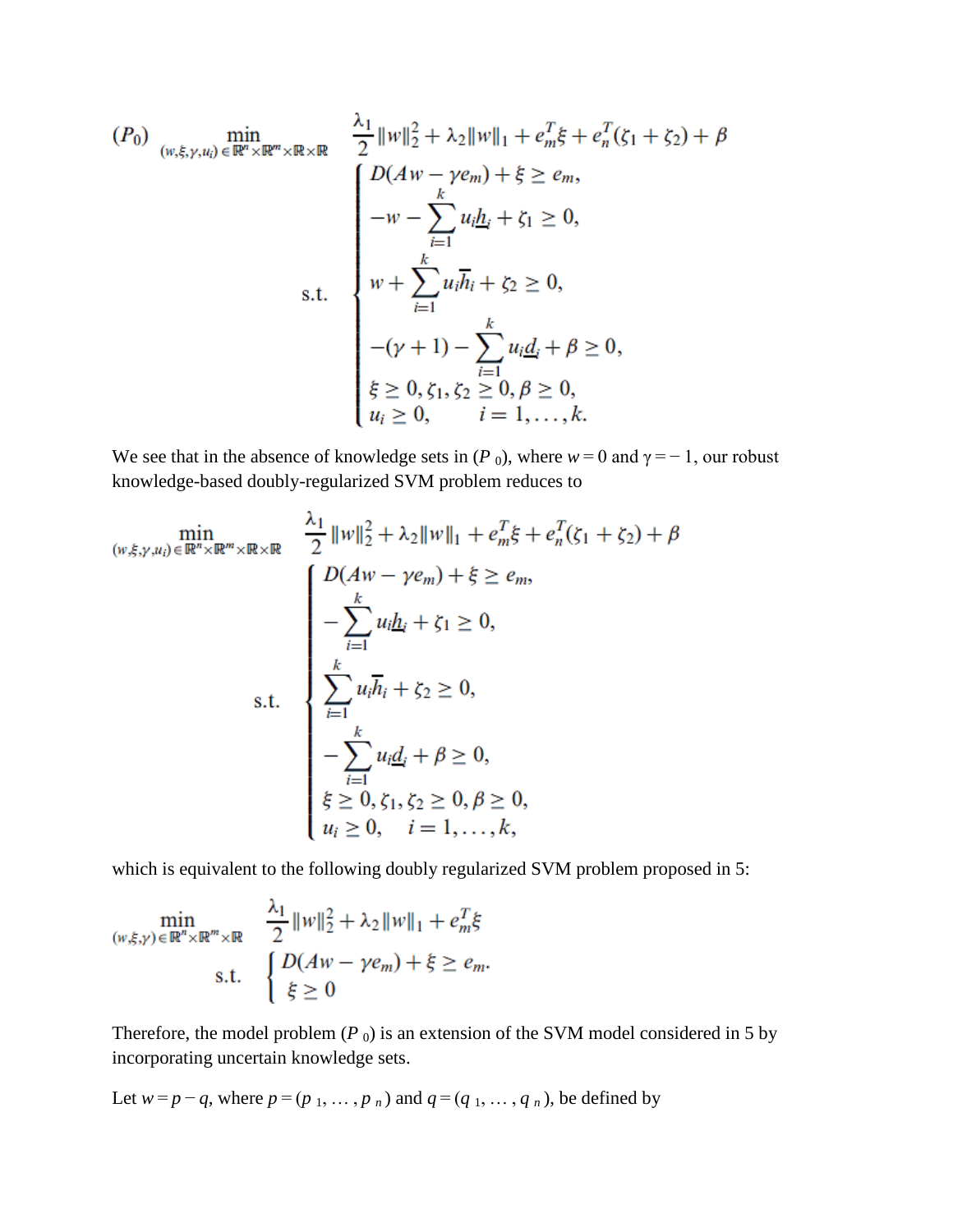$$
p_i = (w_i)_+ = \begin{cases} 0, & w_i \le 0, \\ w_i, & w_i > 0 \end{cases} \text{ and } q = (w_i)_- = \begin{cases} 0, & w_i \ge 0, \\ -w_i, & w_i < 0. \end{cases}
$$

Then,

$$
||w||_2^2 = ||p - q||_2^2 = ||p||_2^2 + ||q||_2^2 \text{ and } ||w||_1 = e_n^T(p + q).
$$

So, the robust knowledge-based doubly regularized SVM problem  $(P_0)$  can be rewritten as

$$
\min_{(p,q,\xi,\gamma,u_i)\in\mathbb{R}^n\times\mathbb{R}^m\times\mathbb{R}^m\times\mathbb{R}}\frac{\lambda_1}{2}(\|p\|_2^2 + \|q\|_2^2) + \lambda_2e_n^T(p+q) + e_m^T\xi + e_n^T(\zeta_1 + \zeta_2) + \beta
$$
\n
$$
D(A(p-q) - \gamma e_m) + \xi \ge e_m,
$$
\n
$$
-p+q - \sum_{i=1}^k u_i\underline{h}_i + \zeta_1 \ge 0,
$$
\n
$$
p-q+\sum_{i=1}^k u_i\overline{h}_i + \zeta_2 \ge 0,
$$
\n
$$
-(\gamma+1) - \sum_{i=1}^k u_i\underline{d}_i + \beta \ge 0,
$$
\n
$$
p,q \ge 0, \xi \ge 0, \zeta_1, \zeta_2 \ge 0, \beta \ge 0,
$$
\n
$$
u_i \ge 0, \quad i = 1, ..., k.
$$

We now further simplify this model to a form of quadratic program in the matrix form. To do this, denote

$$
H_1 = (\underline{h}_1, \dots, \underline{h}_k) \in \mathbb{R}^{n \times k}, \quad H_2 = (\overline{h}_1, \dots, \overline{h}_k) \in \mathbb{R}^{n \times k},
$$
  
\n
$$
d = (\underline{d}_1, \dots, \underline{d}_k)^T \in \mathbb{R}^k, \quad u = (u_1, \dots, u_k)^T \in \mathbb{R}^k,
$$
  
\n
$$
y = \begin{pmatrix} p \\ q \\ u \end{pmatrix} \in \mathbb{R}^{2n+k}, \quad b = \lambda_2 \begin{pmatrix} e_n \\ e_n \\ 0 \end{pmatrix} \in \mathbb{R}^{2n+k},
$$
  
\n
$$
v = \begin{pmatrix} \xi \\ \xi_1 \\ \xi_2 \\ \beta \end{pmatrix} \in \mathbb{R}^{m+2n+1}, \quad \hat{e} = \begin{pmatrix} e_m \\ 0 \\ 0 \\ 1 \end{pmatrix} \in \mathbb{R}^{m+2n+1}, \quad (6)
$$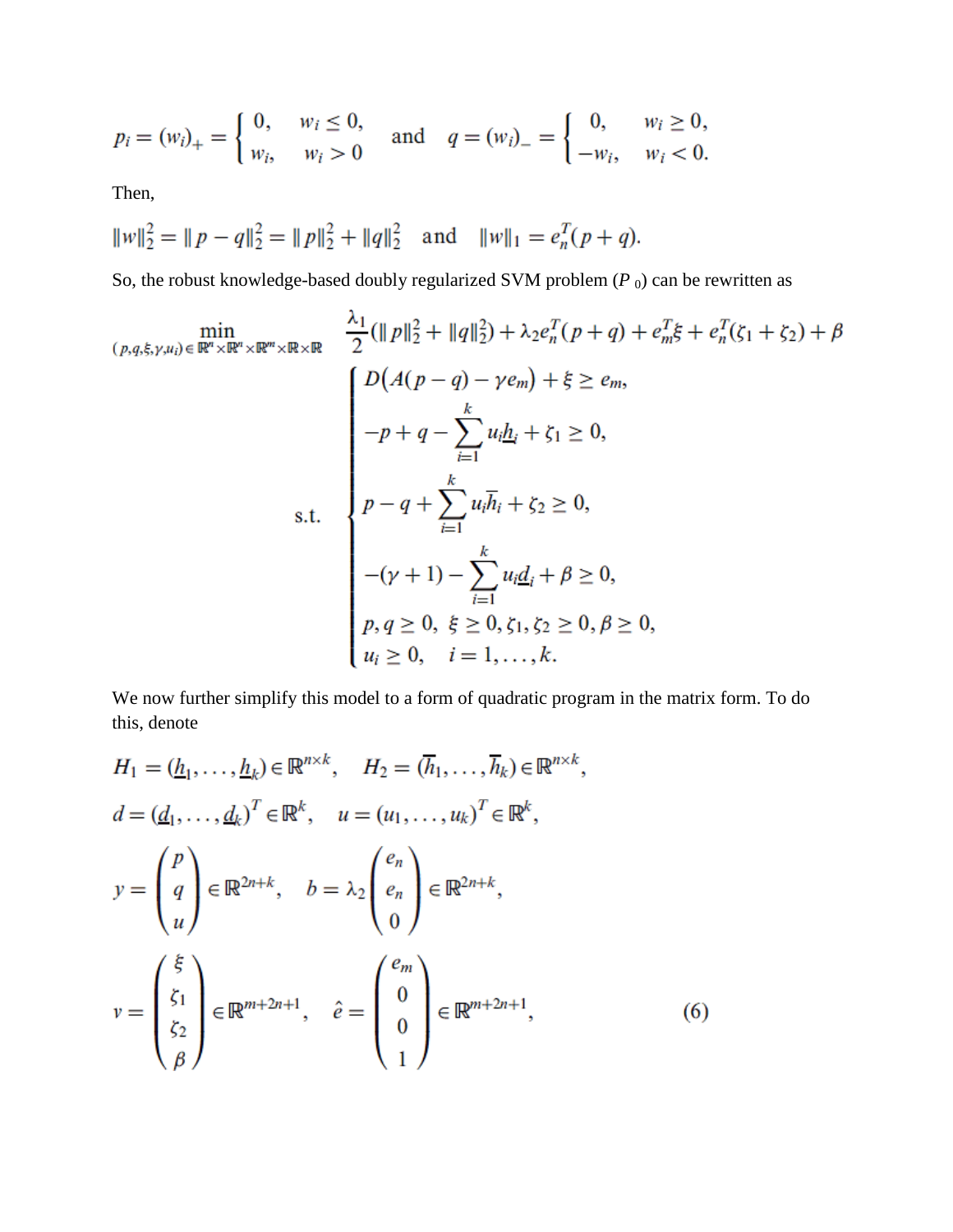$$
C = \lambda_1 \begin{pmatrix} I_{n \times n} & 0_{n \times n} & 0_{n \times k} \\ 0_{n \times n} & I_{n \times n} & 0_{n \times k} \\ 0_{k \times n} & 0_{k \times n} & 0_{k \times k} \end{pmatrix} \in \mathbb{R}^{(2n+k) \times (2n+k)},
$$
(7)  

$$
\hat{D} = \begin{pmatrix} D & 0_{m \times (2n+1)} \\ 0_{(2n+1) \times m} & I_{(2n+1) \times (2n+1)} \end{pmatrix} \in \mathbb{R}^{(m+2n+1) \times (m+2n+1)}
$$
(8)

and

$$
\hat{A} = \begin{pmatrix} A & -A & 0_{m \times k} \\ -I_{n \times n} & I_{n \times n} & -H_1 \\ I_{n \times n} & -I_{n \times n} & H_2 \\ 0 & 0 & -d^T \end{pmatrix} \in \mathbb{R}^{(m+2n+1) \times (2n+k)}.
$$
\n(9)

Then, we can write the robust knowledge-based regularized SVM problem  $(P_0)$  into the following matrix form:

$$
\min_{(y,v,y)\in\mathbb{R}^{2n+k}\times\mathbb{R}^{m+2n+1}\times\mathbb{R}}\quad \frac{1}{2}y^TCy + b^Ty + e_{m+2n+1}^T v
$$
\n
$$
\text{s.t.}\quad \hat{D}(\hat{A}y - \gamma\hat{e}) + v \ge \hat{e}
$$
\n
$$
y \ge 0, v \ge 0.
$$

Using a similar idea to that of Mangasarian for the LSVM 16, we replace  $b^T y$  by  $y^T y$  and  $e_{m+2n+1}^T v$  by  $\frac{1}{2}v^T v$ . This allows us to remove the non-negative constraints *y*<sup> $\ge$ </sup>0 and *v*<sup> $\ge$ </sup>0. Moreover, we also append an additional  $\frac{\gamma^2}{2}$  to the objective function as done in 17. This in effect maximizes the margin between the parallel separating planes. These modifications give rise to the following optimization problem:

$$
(P) \min_{(y,v,y)\in\mathbb{R}^{2n+k}\times\mathbb{R}^{m+2n+1}\times\mathbb{R}} \frac{1}{2}y^T(C+\mu I)y + \frac{1}{2}\gamma^2 + \frac{1}{2}\|\nu\|_2^2
$$
  
s.t.  $\hat{D}(\hat{A}y - \gamma\hat{e}) + \nu \ge \hat{e}$ ,

where  $\mu \in \mathbb{R}$  is an additional tuning parameter.

#### **5. Duality and algorithm**

#### **Jump to section**

In this section, we present an algorithm for finding a solution of (*P*) by solving its Lagrangian dual problem. We also provide a proof for the convergence of the algorithm.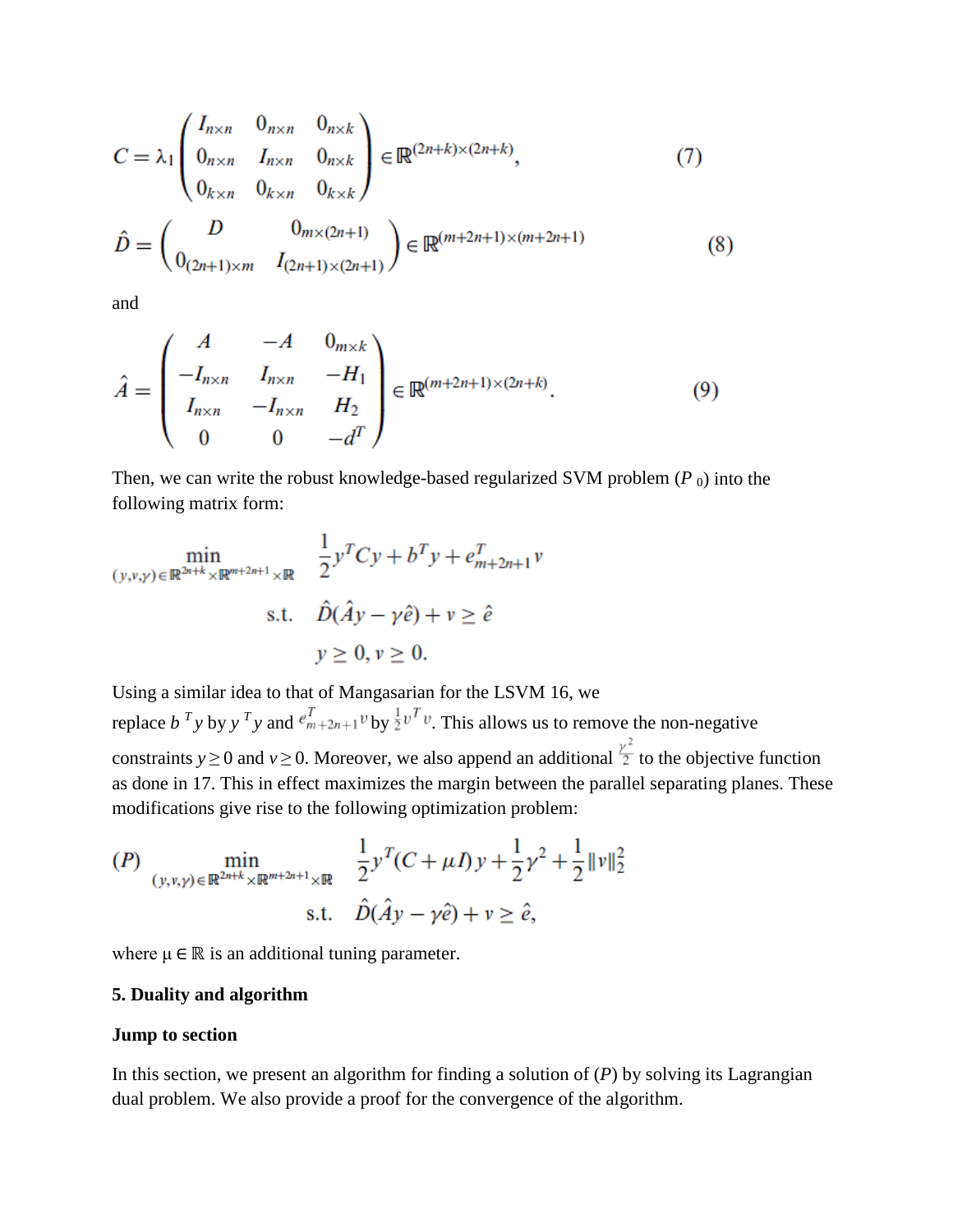To formulate its Lagrangian dual, we define the Lagrangian as follows:

$$
L(y, v, \gamma, z) = \frac{1}{2}y^{T}(C + \mu I)y + \frac{1}{2}\gamma^{2} + \frac{1}{2}\|\nu\|_{2}^{2} - z^{T}(\hat{D}\hat{A}y - \gamma \hat{D}\hat{e} + \nu - \hat{e}).
$$

Then, the Lagrangian dual problem becomes

$$
\max_{y, v, \gamma \in \mathbb{R}, z \ge 0} L(y, \gamma, z)
$$
  
s.t. 
$$
\frac{\partial L}{\partial y}(y, v, \gamma, z) = 0, \frac{\partial L}{\partial v}(y, v, \gamma, z) = 0, \frac{\partial L}{\partial \gamma}(y, v, \gamma, z) = 0.
$$

This can be expressed as

$$
\max_{y \in \mathbb{R}^{n+2k}, v \in \mathbb{R}^{m+2n+1}, \gamma \in \mathbb{R}, z \ge 0} \frac{\frac{1}{2}y^T(C + \mu I)y + \frac{1}{2}\gamma^2 + \frac{1}{2}\|\nu\|_2^2 - z^T(\hat{D}\hat{A}y - \gamma\hat{D}\hat{e} + v - \hat{e})}{s.t. (C + \mu I)y - (\hat{D}\hat{A})^T z = 0, v - z = 0, \gamma + (\hat{D}\hat{e})^T z = 0.
$$

Solving the constraints gives us that

$$
y = (C + \mu I)^{-1} (\hat{D}\hat{A})^T z
$$
,  $v = z$  and  $\gamma = -(\hat{D}\hat{e})^T z$ .

Substituting these two relations into the Lagrangian dual, we get

$$
\max_{z \in \mathbb{R}^{m+2n+1}} \quad -\frac{1}{2} z^T (\hat{D}\hat{A}(C+\mu I)^{-1} (\hat{D}\hat{A})^T) z - \frac{1}{2} ((\hat{D}\hat{e})^T z)^2 - \frac{1}{2} ||z||^2 + \hat{e}^T z
$$
\n
$$
\text{s.t.} \quad z \ge 0.
$$

Note that  $((\hat{D}\hat{e})^T z)^2 = (z^T(\hat{D}\hat{e}))(\hat{D}\hat{e})^T z = z^T(\hat{D}\hat{e}(\hat{D}\hat{e})^T)z$ , and so, the dual problem can be rewritten as

$$
\max_{z \in \mathbb{R}^{m+2n+1}} \quad -\frac{1}{2} z^T (I + \hat{D}\hat{A}(C + \mu I)^{-1} (\hat{D}\hat{A})^T + \hat{D}\hat{e}(\hat{D}\hat{e})^T) z + \hat{e}^T z
$$
\ns.t.  $z > 0$ .

Letting  $Q := I + \hat{D}\hat{A}(C + \mu I)^{-1}(\hat{D}\hat{A})^T + \hat{D}\hat{e}(\hat{D}\hat{e})^T$ , we see that *Q* is positive definite as for each  $x \in \mathbb{R}^{m+2n+1}$ ,

$$
x^T Q x = x^T (I + \hat{D}\hat{A}(C + \mu I)^{-1} (\hat{D}\hat{A})^T + \hat{D}\hat{e}(\hat{D}\hat{e})^T) x \ge ||x||^2.
$$

This shows that the dual is equivalent to the following strictly concave quadratic maximization problem with non-negativity constraints: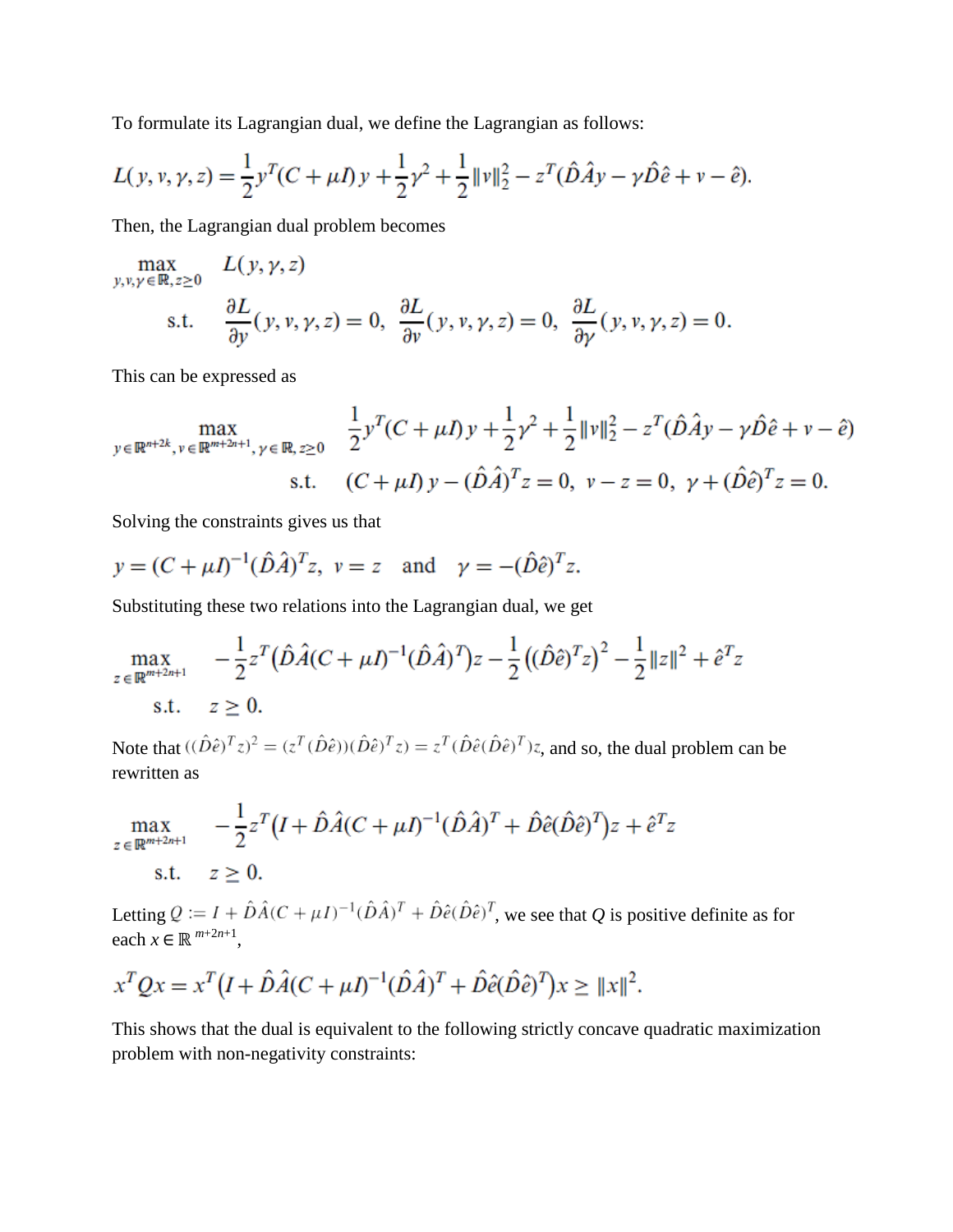(D) 
$$
\max_{z \ge 0} -\frac{1}{2}z^TQz + \hat{e}^Tz
$$
.

The following theorem presents the duality relationship between (*P*) and (*D*).

#### **Theorem 5.1**

*Let*  $(y, v, \gamma) \in \mathbb{R}^{2n+k} \times \mathbb{R}^{m+2n+1} \times \mathbb{R}$  and  $z \in \mathbb{R}^{m+2n+1}$ . *Then z is a solution of* (*D*) *if and only*  $if(C + \mu I)^{-1}(\hat{D}\hat{A})^T z, z, -(\hat{D}\hat{e})^T z)$  *is a solution of* (*P*). *Moreover*, *we have* 

$$
\min(P) = \max(D).
$$

#### **Proof**

Clearly,

$$
\{(y, \gamma, v) : \hat{D}(\hat{A}y - \gamma \hat{e}) + v > \hat{e}\} \neq \emptyset.
$$

So, it follows from the Lagrangian duality theorem that

$$
\min(P) = \max(D) = \max_{y, y \in \mathbb{R}, z \ge 0} \left\{ L(y, y, \gamma, z) : \frac{\partial L}{\partial y}(y, y, \gamma, z) = 0, \frac{\partial L}{\partial y}(y, y, \gamma, z) = 0, \frac{\partial L}{\partial y}(y, y, \gamma, z) = 0 \right\}.
$$

Note that  $\frac{\partial L}{\partial y}(y, v, \gamma, z) = (C + \mu I) y - (\hat{D}\hat{A})^T z$  $, \frac{\partial L}{\partial v}(y, v, \gamma, z) = v - z$  and  $\frac{\partial L}{\partial y}(y, v, \gamma, z) = \gamma + (\hat{D}\hat{e})^T z$ . So, the conclusion follows.

Now, to solve the dual problem, let us look at its optimality condition, which is a simple nonlinear complementary problem  $0 \le z \perp Qz - \hat{e} \ge 0$ . By using the following elementary equivalence

$$
0 \le a \perp b \ge 0 \Leftrightarrow b = (b - \alpha a)_+, \quad \alpha > 0,
$$

the optimality condition reduces to

$$
Qz - \hat{e} = ((Qz - \hat{e}) - \alpha z))_+.
$$

This leads us to the following simple iterative fixed point algorithm:

$$
z^{i+1} = Q^{-1}(\hat{e} + ((Qz^{i} - e) - \alpha z))_{+}),
$$

where  $\alpha$  is a real number satisfying  $0 < \alpha < 2$ .

To summarize, we formulate the pseudo-algorithm (Algorithm 1) as follows.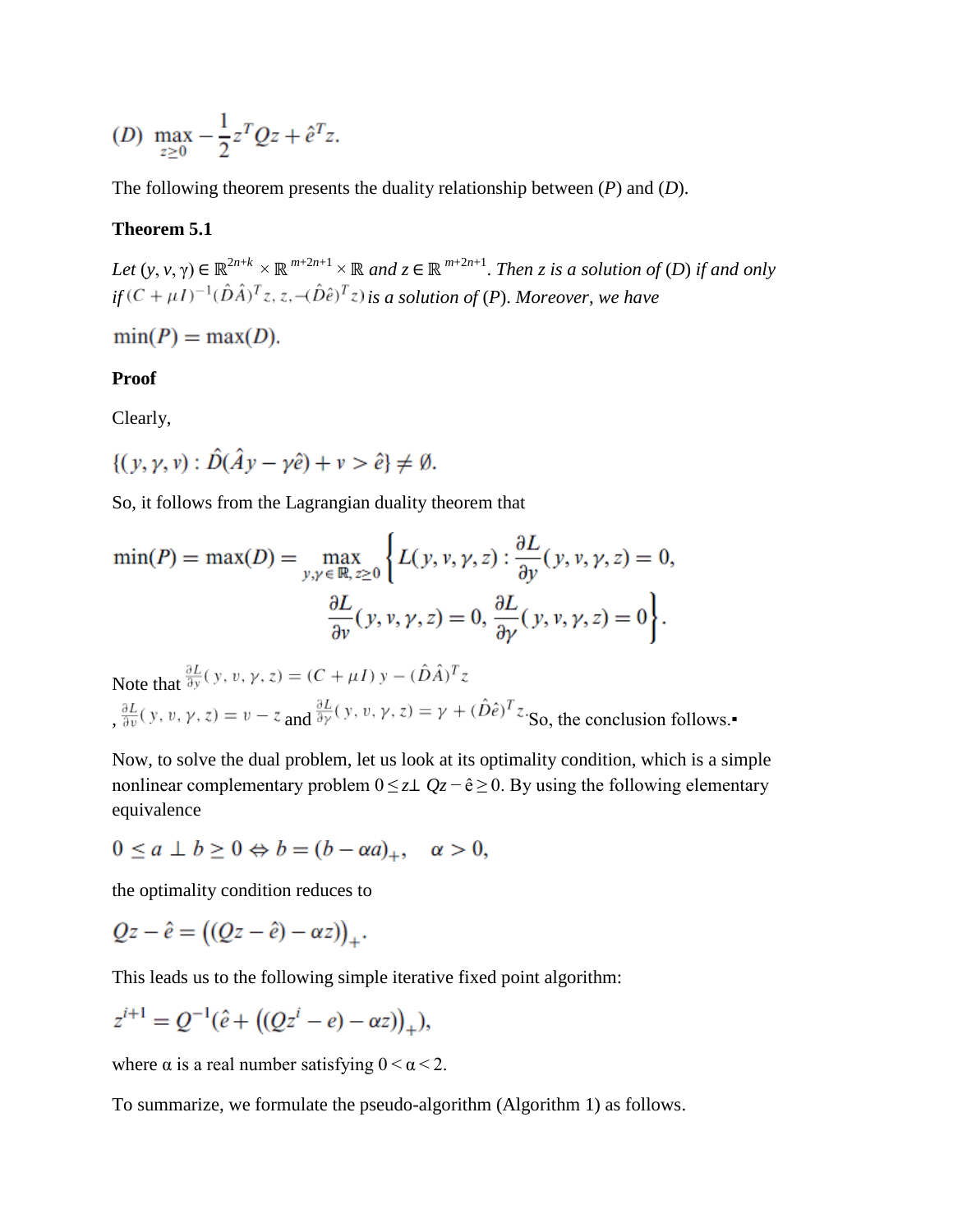## **Algorithm 1**

## **Tuning procedure**

Construct a grid with each grid point corresponding to the pair

$$
(\mu_i, (\lambda_1)_j) = (2^i, 2^j), \ (i, j) \in \{-5, -4, \dots, 10\}.
$$

Select a tuning parameter and tuning set.

## **Inner problem**

For the selected tuning parameter  $\mu, \lambda_1$ , determine the matrix

$$
Q = I + \hat{D}\hat{A}(C + \mu I)^{-1}(\hat{D}\hat{A})^T + \hat{D}\hat{e}(\hat{D}\hat{e})^T,
$$

where *C* is defined as in (4.7),  $\hat{D}$  is defined as in (4.8),  $\hat{A}$  is defined as in (4.9) and  $\hat{e}$  is defined as in (4.6). Solve the inner problem with the following steps.

Step 1 let 
$$
z^0 = Q^{-1} \hat{e}
$$
, set it = 0 and  $i = 0$ 

Step 2 
$$
z_{old} = z^0 + \hat{e}
$$

*Step 3* While it  $\leq$  maxiter and  $\|z_{old} - z^i\|$  > tol  $z_{\text{old}} = z^{i}$  $z^{i+1} = Q^{-1}(\hat{e} + ((Qz^{i} - \hat{e};) - \alpha z^{i}))_{+})$  $it =$  $it + 1$  and  $i = i + 1$ ; end

*Step 4* Calculate  $y = (C + \mu I)^{-1} (\hat{D}\hat{A})^T z$  and  $\gamma = -(\hat{D}\hat{e})^T z$ . Identify p, q by  $y = \begin{pmatrix} p \\ q \\ u \end{pmatrix}$ . Output  $\gamma$  and $w = p - q$  and record the test accuracy, CPU time and the useful features by removing all features corresponding to weights satisfying  $|w_i|/||w||_{\infty}$  < 0.25.

# **Updating the tuning parameter**

Using the 10-fold cross-validation and update the tuning parameter.

# **Output**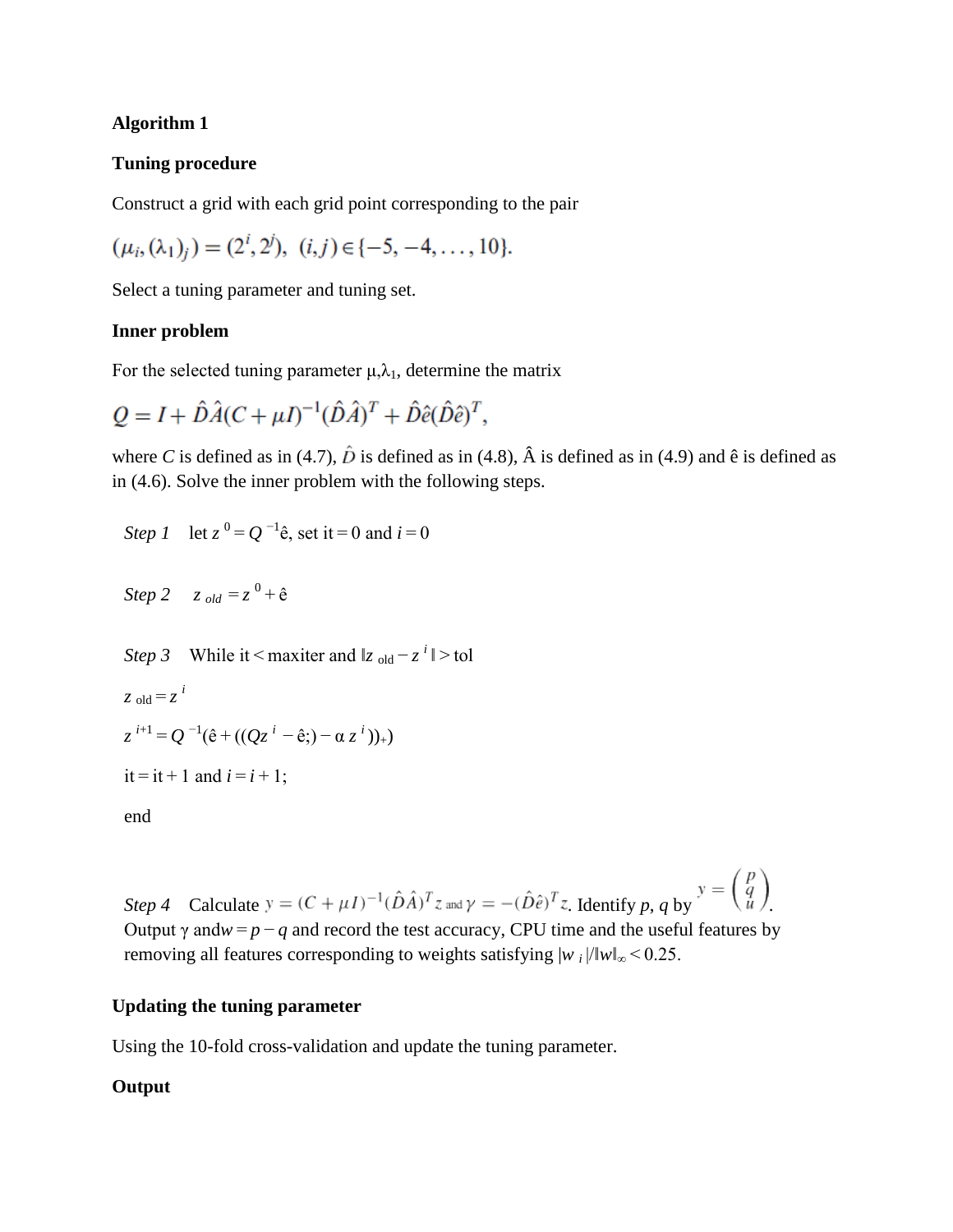Determine the optimal tuning parameters by choosing the highest average testing accuracy. Then output the corresponding testing accuracy, training accuracy, average CPU time and average selected features.

Now, we present the convergence of our algorithm.

### **Theorem 5.2**

*Let*  $0 < \alpha < 2$  *and let*  $\mu$ ,  $\lambda_1$  *be arbitrary tuning parameters. Let*  $\{z^i\}_{i=0}^{\infty}$  *be a sequence generated by the inner problem*. *Then z <sup>i</sup> converges to a unique solution z of the dual problem* (*D*).

### **Proof**

As *D* is a strictly concave maximization problem, it has a unique solution provided the solution set is non-empty. Now, denote the unique solution by *z*. Let  $a = Qz$  and  $a^i = Qz^i$  for each  $i = 0$ , 1, ... To show  $z^i \rightarrow z$ , we only need to show  $a^i \rightarrow a$  as Q is positive definite (and so, invertible). By the optimality condition, we see that

$$
Qz - \hat{e} = ((Qz - \hat{e}) - \alpha z)_+,
$$

and hence

$$
a = \hat{e} + (a - \hat{e} - \alpha Q^{-1}a)_+.
$$

On the other hand, by our algorithm,  $z^{i+1} = Q^{-1}(\hat{e} + ((Qz^{i} - \hat{e}) - \alpha z^{i})_{+})$ . So,  $a^{i+1} = \hat{e} + (u^{i} - \hat{e} - \alpha Q^{-1} a^{i})_{+}$ 

$$
||a^{i+1} - a|| = ||((a^i - \hat{e} - \alpha Q^{-1}a^i)_+ - ((a - \hat{e}) - \alpha Q^{-1}a)_+||.
$$

Now, using the projection theorem, which states that the distance between any two points is not less than the distance between their projections on any convex set (here is the nonnegative orthant), the above relation gives us

$$
||a^{i+1} - a|| \le ||(I - \alpha Q^{-1})(a^i - a)|| \le ||I - \alpha Q^{-1}|| \, ||a^i - a||.
$$

To finish the proof, it suffices to show that  $|I - \alpha Q^{-1}| < 1$ . To see this, note that  $0 < \alpha < 2$ and  $x^T Qx \ge |x|^2$  for each *x*. So, for each *z*, we have  $|z| |Q^{-1} z| \ge z^T Q^{-1} z \ge |Q^{-1} z|^2$ . Thus,  $\|Q^{-1}\|$  ≤ 1. So, whenever  $\alpha \in (0, 2)$ ,  $|I - \alpha Q^{-1}|$  < 1. Hence, the conclusion follows.

### **6. Computational experiments**

In this section, we provide details on the computer implementation of our proposed algorithm.

#### **Datasets**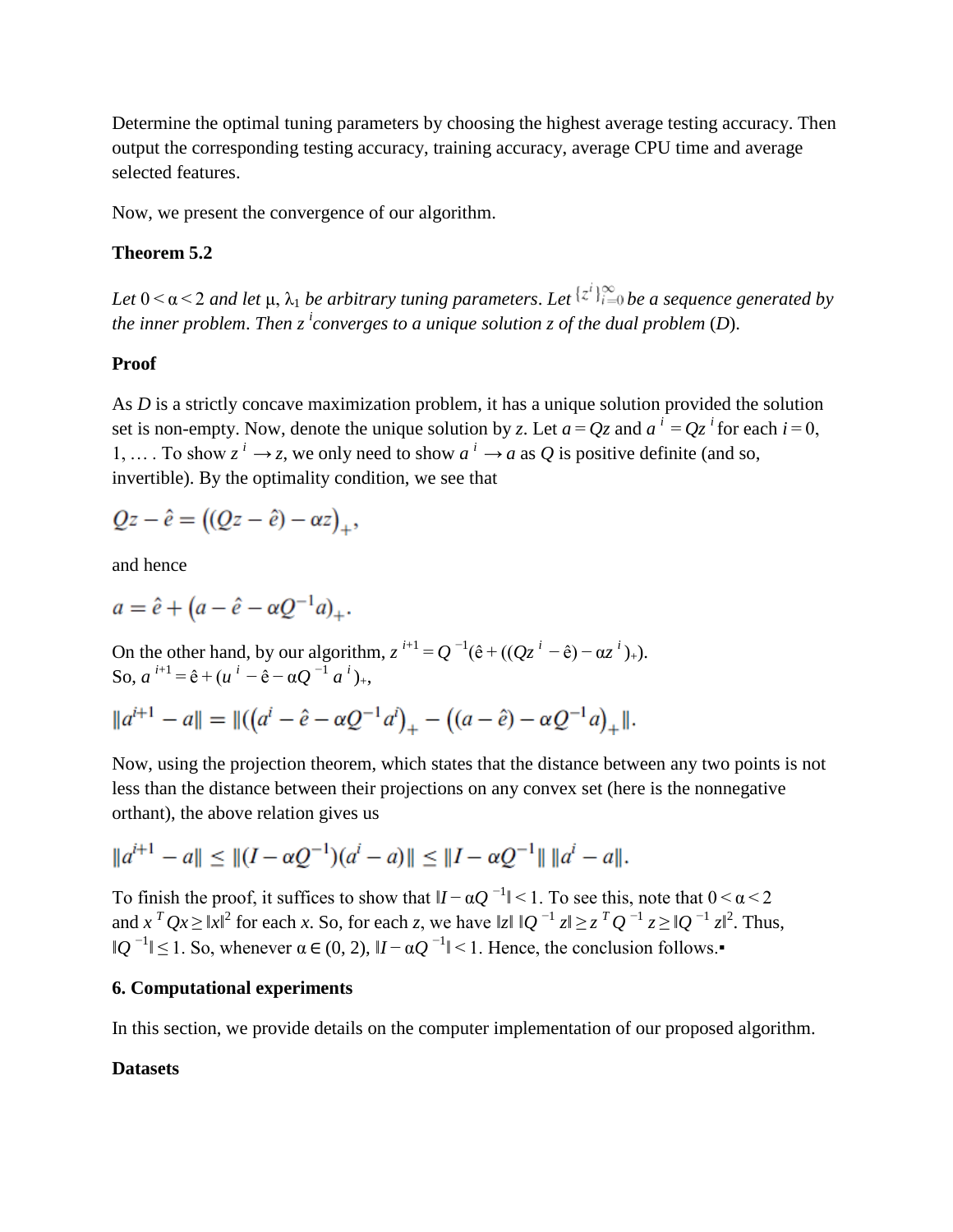To conduct the analysis, three publicly available datasets were utilized. These datasets are accessible via the Wisconsin machine learning website: ftp://ftp.ics.uci.edu/pub/machinelearning-databases/

For the reader's interest, a short summary of each dataset is included below.

- Wisconsin Breast Cancer dataset The Wisconsin Breast Cancer dataset (WDBC) consists of 30 real-valued features, constructed from 10 characteristics within the lump of 569 women with suspected breast cancer.
- Pima Indians dataset The Pima Indians dataset (PID) consists of 768 observations, each with eight features describing attributes such as blood pressure and body mass index of both healthy patients and those displaying signs of diabetes among the Pima Indian population.
- Correlated data This dataset was constructed using MATLAB, and consists of 10 features; the first five of which are highly correlated. These correlated features are referred to as signal variables, whereas the remaining features are regarded as noisy, irrelevant variables. The class +1 follows a normal distribution with mean  $\mu_+ = (1, 1, 1, 1)$ 1, 1, 0, 0, 0, 0, 0)<sup> $T$ </sup> and with a covariance matrix

$$
\Sigma = \begin{pmatrix} \Sigma^* & 0_{5 \times 5} \\ 0_{5 \times 5} & I_{5 \times 5} \end{pmatrix},
$$

where  $\Sigma^*$  is a (5 × 5) matrix such that each diagonal element is 1 and each off-diagonal element is 0.8. The class −1 is also normally distributed with the same covariance matrix but with mean  $\mu$ <sup>-</sup> =  $(-1, -1, -1, -1, -1, 0, 0, 0, 0, 0)^T$ .

### **Methods**

• Robust knowledge-based pq-SVM (RK-pq-SVM) method (Algorithm 1): In particular, the uncertain knowledge set is generated by the following procedures: we first took a small part of the data in the given dataset to form a preliminary knowledge set. Then, we randomly generated 100 independent copies from this preliminary knowledge set by adding Gaussian noises. Then, the lower-bound ( $h_i$  and  $\bar{d}_i$ ) and upper-bound ( $\bar{h}_i$  and  $\bar{d}_i$ ) of the uncertain knowledge set were determined as the smallest lower-bound and biggest upper-bound of these 100 copies.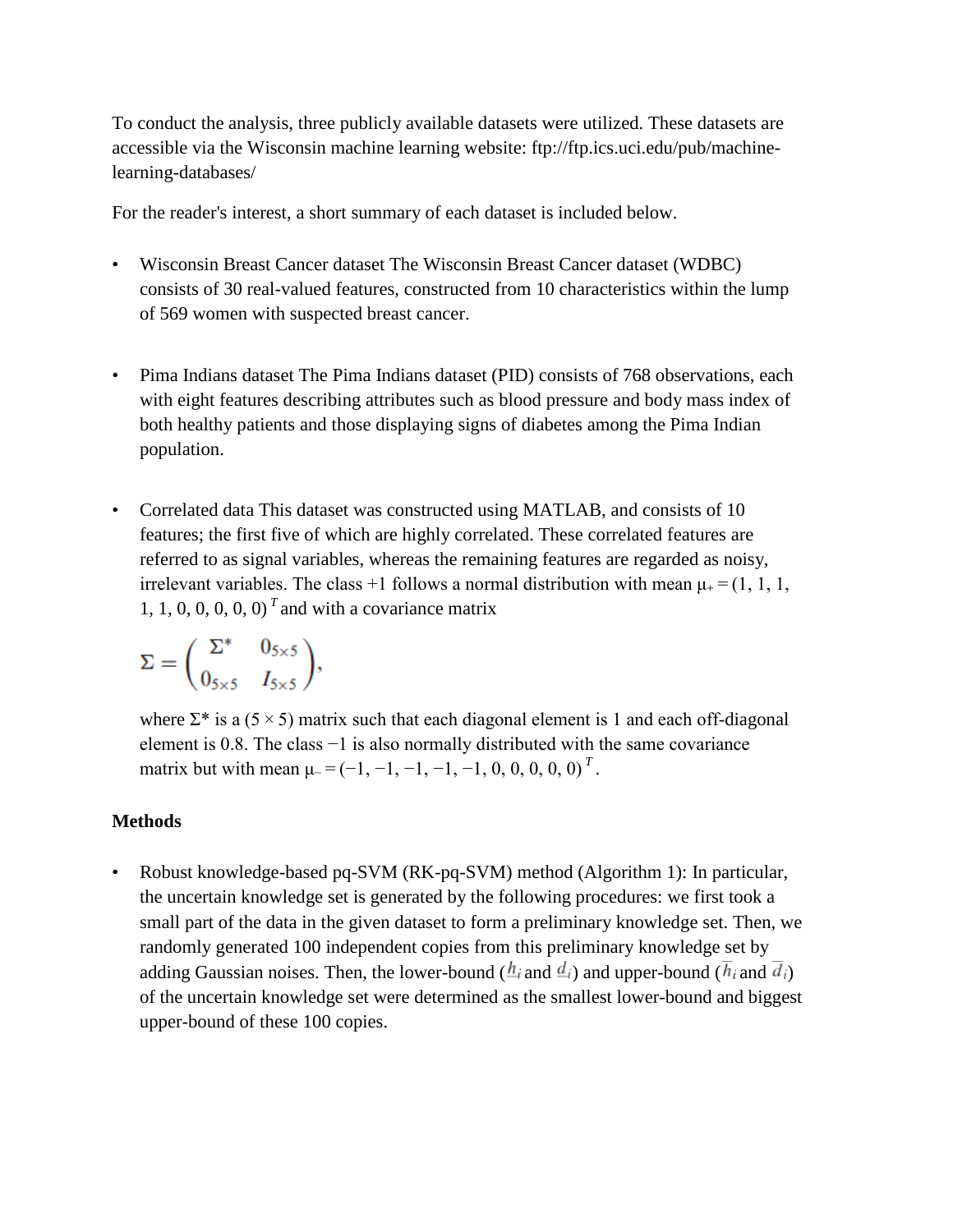- The pq-SVM method (Code was based on 5).
- The Lagrangian-SVM (L-SVM) method (Code was based on Mangasarian 17).

## **Comparison**

From Table 1, we can see that the RK-pq-SVM slightly outperforms pq-SVM and Lagrangian-SVM in terms of both training accuracy and testing. In terms of selecting the fewer features, the L-SVM is comparable with the RK-pq-SVM and pq-SVM, and RK-pq-SVM slightly outperforms pq-SVM.

## **6.1. Visualization of the results**

In this subsection, we present graphs to visualize how incorporating robust knowledge sets affects the resulting separation planes. To see the results, we pick the first two features in each of the two datasets and plot the two classes of data sets, separation hyperplanes and the uncertain polyhedral knowledge sets. The results for the datasets MDBC and Correlated\_Data are given

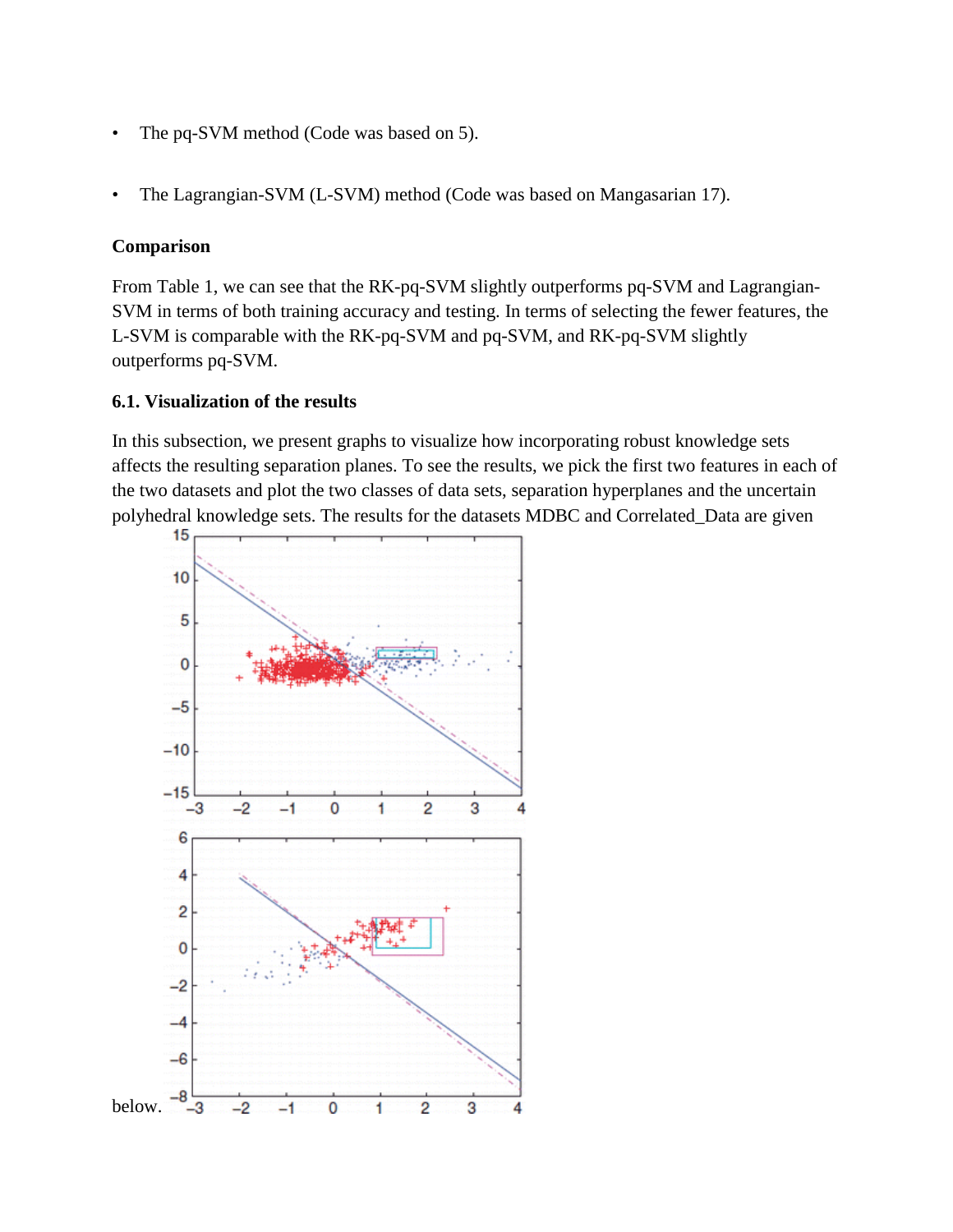# **7. Conclusion and future research**

In this article, we have shown how data uncertainty in knowledge sets can be treated in SVM classification by employing robust optimization. We examined knowledge-based SVMs within the framework of robust optimization that incorporates prior knowledge in the form of uncertain linear constraints. By using a new robust version of Farkas' lemma under uncertainty, we reformulated the knowledge-based SVM problem as a standard quadratic optimization problem. A solution of the reformulated problem was then obtained using the Lagrangian duality scheme and a fixed point iterative algorithm. We also proved the convergence of the algorithm. We finally provided some preliminary results on the implementation of our numerical scheme. Our approach raises some interesting questions for further research.

For instance, it is known that the use of nonlinear kernels in SVM formulations is generally effective in knowledge-based classification. It would be of interest to extend our approach to solve classification problems with positive semidefinite nonlinear kernels. On the other hand, an efficient construction of uncertainty sets is a key modelling issue in the area of robust optimization. Consequently, it would be beneficial from the point of view of practical applications to study robust optimization models with other broad classes of uncertainty sets, such as the ellipsoidal uncertainty, and to examine efficient ways of constructing these uncertainty sets for SVM classification. These issues will be investigated in a forthcoming study.

## **Acknowledgements**

This research was partially supported by a grant from the Australian Research Council.

# **References**

**1.** Ben-Tal, A, Ghaoui, LE and Nemirovski, A. 2009. *Robust Optimization, Princeton Series in Applied Mathematics*, Princeton, NJ: Princeton University Press.

**2.** Ben-Tal, A and Nemirovski, A. 2002. Robust optimization – Methodology and applications. *Math. Program Ser. B*, 92: 453–480.

**3.** Burgess, CJC. 1998. A tutorial on support vector machines for pattern recognition. *Data Mining and Knowledge Discovery*, 2: 121–167.

**4.** Cysiqued, LA, Murray, JM, Dunbar, M, Jeyakumar, V and Brew, BJ. 2010. A screening algorithm for HIV-associated neurocognitive disorders. *HIV Med.*, 11: 642–649.

**5.** Dunbar, M, Murray, JM, Cysiqued, LA, Brew, BJ and Jeyakumar, V. 2010. Simultaneous classification and feature selection via convex quadratic programming with application to HIVassociated neurocognitive disorder assessment. *Eur. J. Oper. Res.*, 206: 470–478.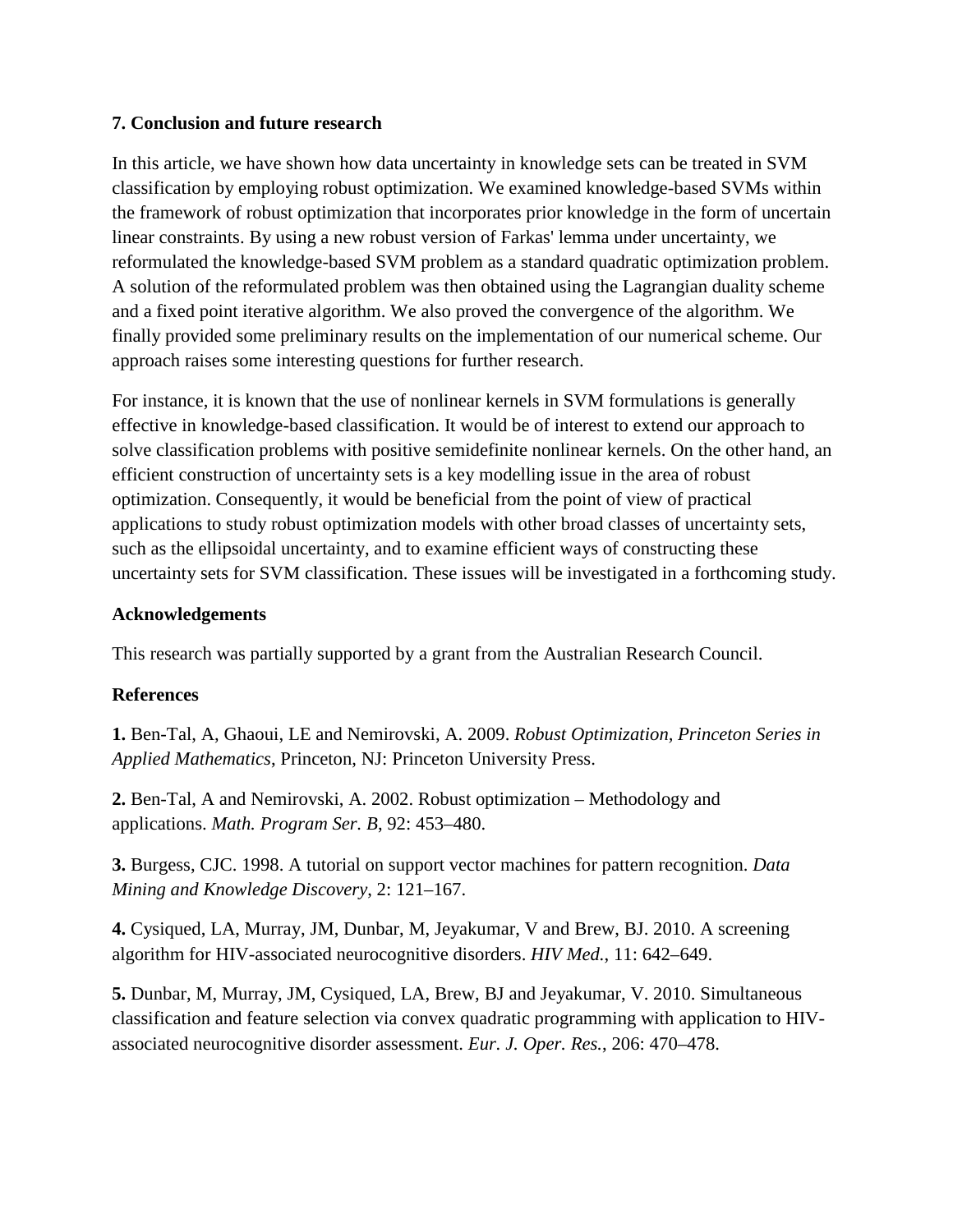**6.** Fung, G, Mangasarian, OL and Shavlik, J. 2003. "Knowledge-based support vector machine classifiers". In *Neural Information Processing Systems. Vol. 15*, Edited by: Thurn, S, Becker, S and Obermayer, K. 521–528. Cambridge, MA: MIT Press.

**7.** Jeyakumar, V. 2001. "Farkas lemma: Generalizations". In *Encyclopedia of Optimization*, Edited by: Floudas, CA and Pardalos, PM. 87–91. Boston, , USA: Vol. 2, Kluwer Academic Publishers.

**8.** Jeyakumar, V. 2003. Characterizing set containments involving infinite convex constraints and reverse-convex constraints.*SIAM J. Optim.*, 13: 947–959.

**9.** Jeyakumar, V and Li, G. 2010. Strong duality in robust convex programming: Complete characterizations. *SIAM J. Optim.*, 20: 3384–3407.

**10.** Jeyakumar, V and Li, G. 2010. Characterizing robust set containments and solutions of uncertain linear programs without qualifications. *Oper. Res. Lett.*, 38: 188–194.

**11.** Jeyakumar, V, Li, GY and Lee, GM. 2011. A robust von Neumann minimax theorem for zero-sum games under bounded payoff uncertainty. *Oper. Res. Lett.*, 39: 109–114.

**12.** Jeyakumar, V, Ormerod, J and Womersley, RS. 2006. Knowledge-based semidefinite linear programming classifiers. *Optim. Methods Softw.*, 21: 693–706.

**13.** Khemchandani, R, Jayadeva and Chandra, S. 2009. Knowledge based proximal support vector machines. *Eur. J. Oper. Res.*, 195: 914–923.

**14.** Kumar, MA, Khemchandani, R, Gopal, M and Chandra, S. 2010. Knowledge based least squares twin support vector machines.*Inform. Sci.*, 180: 4606–4618.

**15.** Li, GY, Jeyakumar, V and Lee, GM. 2011. Robust conjugate duality for convex optimization under uncertainty with application to data classification. *Nonlinear Anal.*, 74: 2327–2341.

**16.** Mangasarian, OL. 2004/05. Knowledge-based linear programming. *SIAM J. Optim.*, 15: 375– 382.

**17.** Mangasarian, OL and Musicant, RD. 2001. Lagrangian support vector machines. *J. Machine Learn. Res.*, 1: 161–177.

**18.** Rockafellar, RT. 1970. *Convex Analysis*, Princeton: Princeton University Press.

**19.** Schölkopf, B, Simard, PY, Smola, AJ and Vapnik, V. 1998. "Prior knowledge in support vector kernels". In *Advances in Neural Information Processing Systems*, Edited by: Jordan, MI, Kearns, MJ and Solla, SA. 640–646. Cambridge: Vol. 10, MIT Press.

**20.** Vapnik, VN. 2000. *The Nature of Statistical Learning Theory*, 2nd, Berlin: Springer-Verlag.